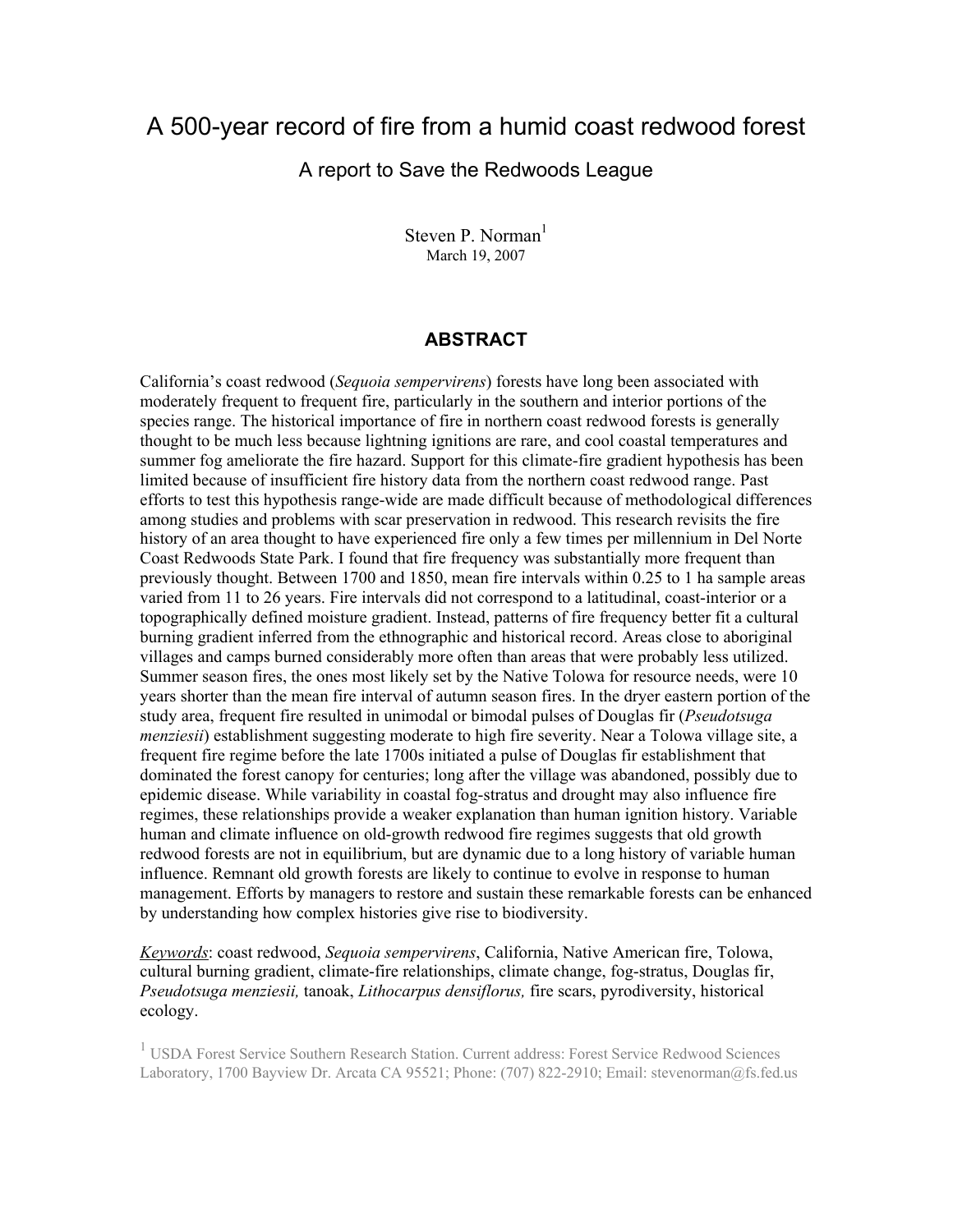

At the height of one meter, there was just one scar on MBH28. At ten cm there were eleven.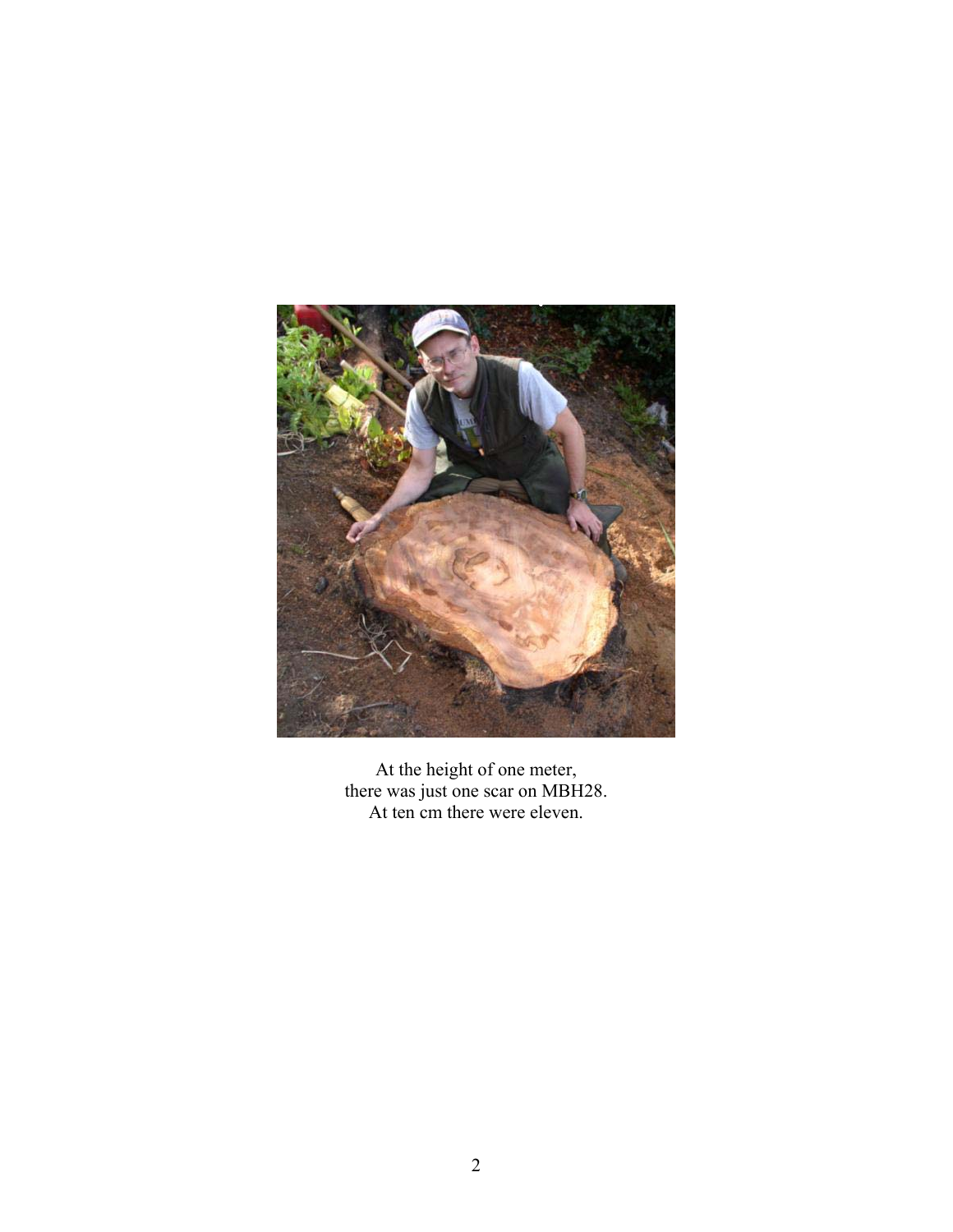#### **INTRODUCTION**

Fire scientists and forest managers of the American West have long thought that differences in fire regimes among forests are largely explained by variation in the fuel. According to this model, the periodicity of fire reflects the time needed for fuel to accumulate to levels where fire will spread. It further presumes that the fire weather necessary for fire to burn occurs on a regular basis and that ignitions are not a limiting factor. During resent decades, research has demonstrated that fire regimes in the Western United States are strongly driven by broad-scale variation in regional and hemispheric climate (Swetnam 1992, Kitzberger et al. 2006). While combustible fuel is clearly important for fire spread, this discovery in the importance of broad-scale drivers has eroded the previously held belief that local conditions drive fire regimes as much as was once thought, with broad implications for climate change. Recent research has also shown that certain ecosystems are strongly ignition-limited. For example, the historical and modern fire regimes of coastal southern California are dependent on human ignitions more than lightning (Keeley 2002). If climatic controls on fire regimes are weak in such ignition-limited systems, local ignition factors rather than top-down controls define the fire regime.

Like coastal southern California, the cool and humid forests of northwestern California experience few lightning ignitions (Fritz 1931, Stuart and Stephens 2006). Further, the coastal portions of the region are buffered from substantial variation in climate during the summer and autumn because of the moderating influence of the ocean on temperatures and frequent fog-stratus cover (Filonczuk et al. 1995). It has long been argued that this moderate and relatively stable climate of the coast explains why the area harbors the most superlative stands of coast redwood (Cooper 1917, Olson et al. 1990, Sawyer et al. 2000). It has also long been thought that patterns of climate also restrict redwood fire regimes (Viers 1982, Stuart 1987). Over a century ago, Fisher (1903; p. 15) wrote, "In the damp northern part of the redwood belt the forest is too wet to burn." While fires in the northern redwood forest have been rare in recent decades (Oneal et al. 2006), there is abundant evidence in the form of fire generated basal hollows and charred bark that fires have burned in the past (e.g., Zielinski and Gellman 1998). Clearly, the northern coast redwoods do not comprise an "asbestos forest" that never has nor can burn.

Pasts efforts to quantify historical fire regimes in coast redwood have led to inconsistent and controversial results that have not led to a cohesive theory of fire for the forest type. The most widely accepted hypothesis of fire in coast redwood forests describes historical fire frequencies as varying along a north-south and east-west climate gradient. More coastal and northern portions of the coast redwood range are generally thought to have burned less frequently than southern and interior sites. Using stump-top fire scars and inferences from forest age structure, Viers (1980a, 1980b, 1982, 1996) described fire intervals of up to 600 years on humid northern coast redwood sites and 33-50 years for interior sites. In contrast, on two upland interior sites east of Prairie Creek State Park, Brown and Swetnam (1994) found ground-level fire scars on individual trees with a mean interval of 21 years, and by pooling fire scars from nearby trees, 10 years. Farther south along the Mendocino coast, Brown and Baxter (2003) found similarly short mean point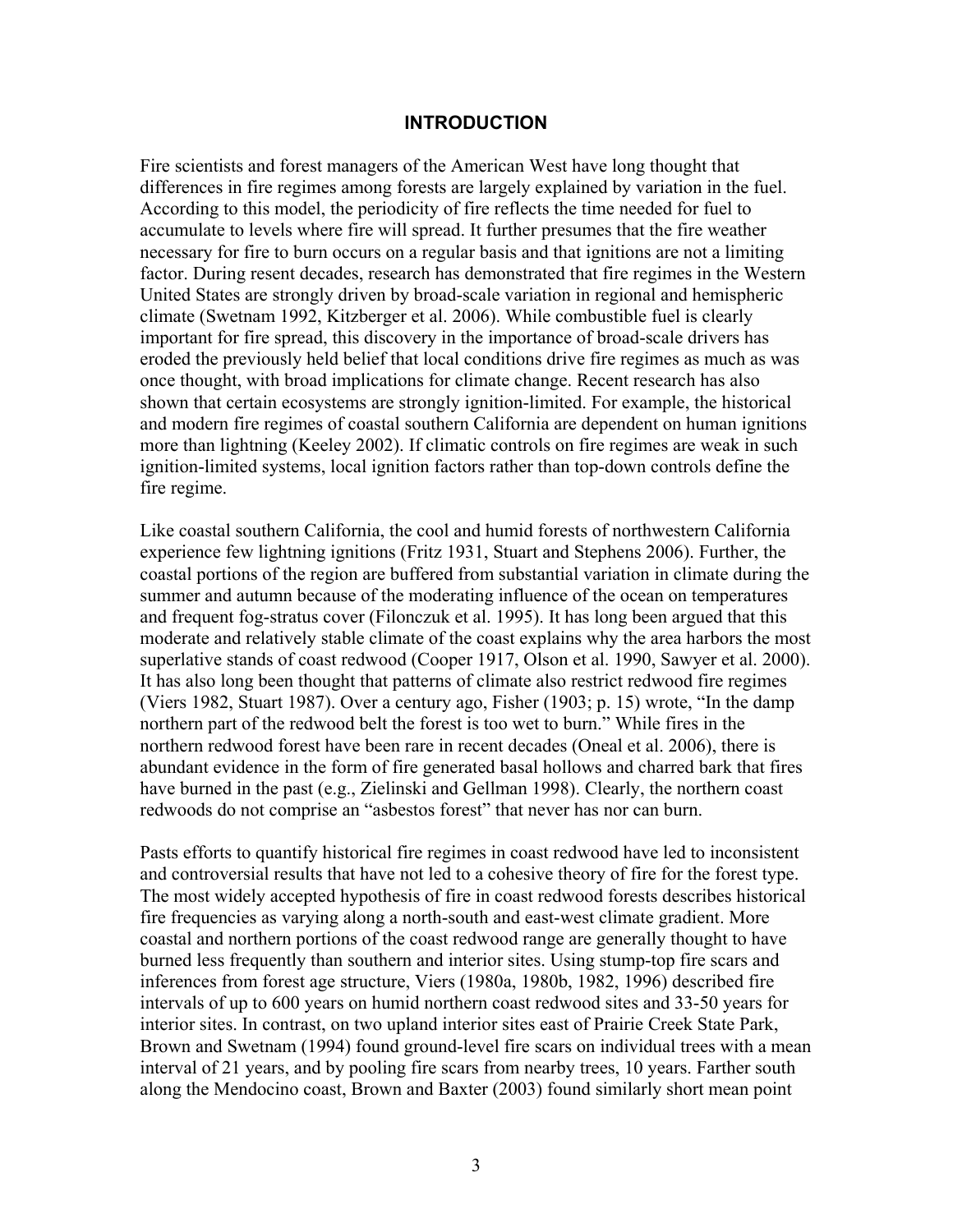fire intervals of 9-20 years. Researchers working in the drier portions of the coast redwood range reported point intervals between 6 and 45 years (Table 1). Given this variability, the evidence for a historical climate control on fire frequency in redwood is contingent on the long fire intervals reported by Viers. Researchers generally agree that the paucity of lightning ignitions along the coast suggests that most historical fires were of human origin (Fritz 1931, Stuart and Stephens 2006). However, the extent of human influence in the coast redwood was strongly limited by these natural climate gradients.

A very different view of fire regimes characterizes social science research in coast redwood. Early twentieth century ethnographers documented the pervasive land use traditions of Native American groups across the coast redwood range. Research has documented the extent to which the livelihoods of tribes were enhanced by active fire use (Anderson 2005 Lewis 1973). In parallel, archaeological evidence has documented the presence of humans in and near the coast redwoods for several times the live span of the oldest known coast redwood (Frederickson 1982). While cultural and tribal traditions appear to have been inconsistent over the millennia, the considerable length of human presence in and near the coast redwood suggests that ignitions may not have been a limiting factor in some coastal forests for a very long time. In contrast to the pattern expected from a broad-scale moisture gradient, a cultural burning model associates areas most in use by Native Americans with frequent fire, and in northwestern California, villages were concentrated along the coast and along riparian corridors (Waterman 1920; Baumhoff 1958). Such places are least likely to burn according with a moisture gradient hypothesis. In addition, the coastal tribes of California extensively utilized interior forests for procurement of food and materials. While extensive human influence across the coast redwood landscape has been questioned (Vale 2002), the actual impact of Native Americans remains an open question.

From the perspective of modern managers, these two fire-gradient hypotheses impact how the status and dynamics of coast redwood forests are interpreted. Portions of the landscape that harbor ecological legacies of Native American fire use may be experiencing certain undesirable effects from fire exclusion (Underwood et al. 2003). In contrast, locations that rarely burned in the past may warrant passive management strategies and they can provide analogs for how second-growth forests, now managed by federal and state parks, might develop under a long-term policy of fire exclusion. More broadly, the identification of a pervasive Native American footprint in one of the oldest and most renowned old growth forests on Earth would challenge popular perceptions about the stability and timelessness of old growth. If human fires have been pervasive across the coast redwood range, this superlative forest may not be as "natural" as is commonly thought.

In this paper, I describe the fire history of a humid coast redwood forest along a coast to interior gradient and across slopes. I then compare fire regimes to the known pattern of Native American land use described by early  $20<sup>th</sup>$  century ethnographers to determine which of these two competing hypotheses best explains the historical fire regime of this coast redwood forest.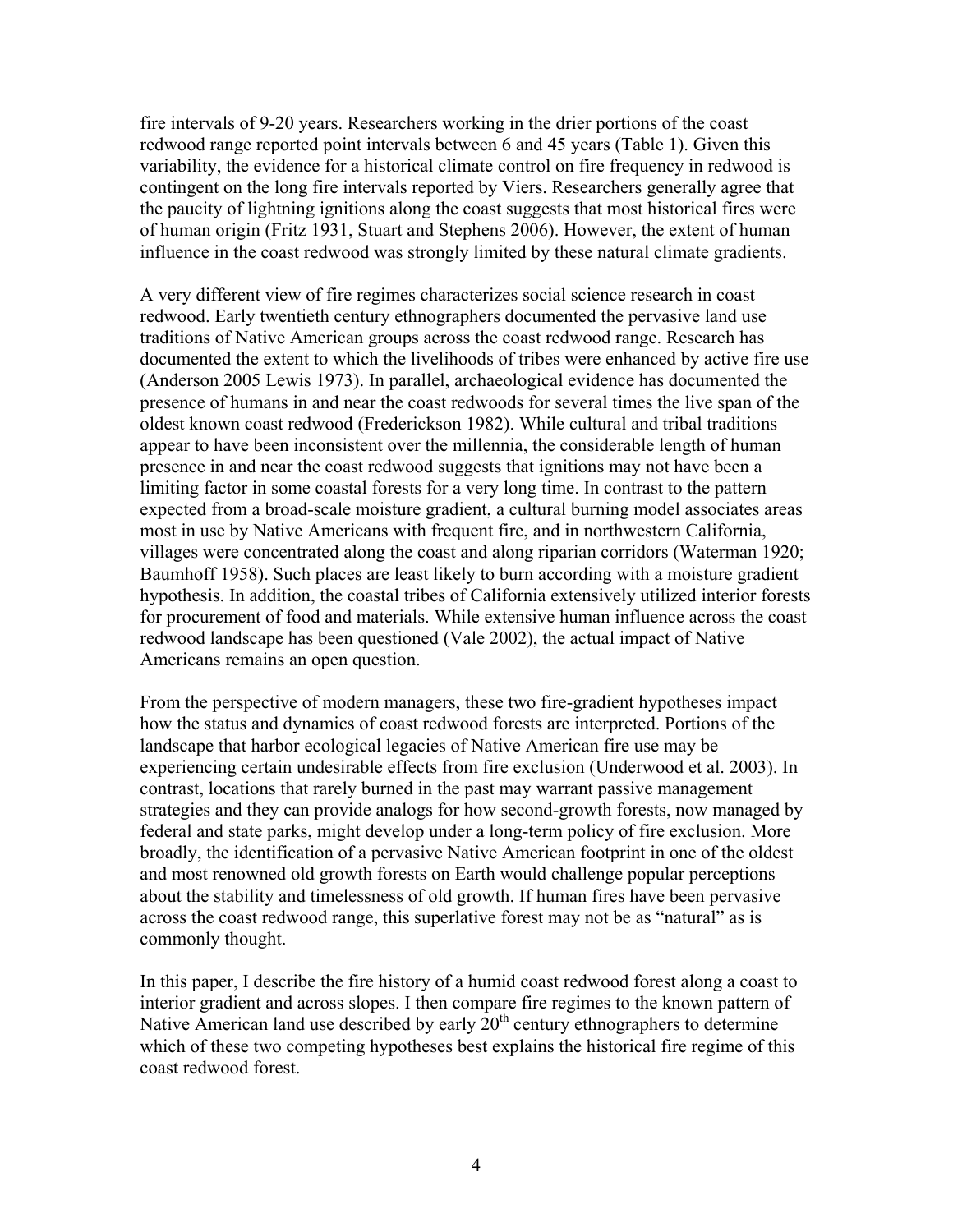# **STUDY AREA**

Del Norte Coast Redwood State Park is located in central Del Norte County California and consists of old growth and second growth forest. It extends from the Pacific Ocean, south of Crescent City California, through the Mill Creek watershed to encompass the entire core portion of the coast redwood range. The Mill Creek and Rock Creek portions of the Park consist nearly entirely of second growth forest and were only recently acquired. By 1926, logging was restricted to the western edge of the Mill Creek region (Weber 1926) and it continued through 2000, shortly before the area became part of the Park (Stillwater Sciences 2002).

Coastal Del Norte County, California is among the wettest portions of California, receiving 152-381 cm of precipitation annually, mostly during the winter (Stillwater Sciences 2002). Mean and extreme temperatures vary with distance to the coast. The average monthly maximum and minimum temperature at Crescent City is  $8-19^{\circ}$ C (41- $67^{\circ}$ F).

The study area varies in elevation from 60 to 700 m (200-2,300 ft) and slopes from 20- 40% are common, slopes less than 10% are largely restricted to the alluvial bottomlands and slopes exceeding 50% are typical of lower and mid-slope positions near the headwaters. The northeastern edge of the study area includes ultramafic soils that do not favor coast redwood. Extreme ultramafic soils are dominated by Jeffrey pine (*Pinus jeffreyi*) and native grasses and herbs. Dry upper slopes are dominated by Douglas fir, tanoak (*Lithocarpus densiflorus*) and Pacific madrone (*Arbutus menziesii*). Knobcone pine (*Pinus attenuata*) is common on eastern ridgetops in association with giant chinquapin (*Chrysolepis chrysophylla*). Western hemlock (*Tsuga heterophylla*) occurs on mesic slopes in the west, is restricted to riparian areas in the central portion of the study area and is largely absent in the east. The current shrub understory is strongly associated with time since logging and where present, is dominated by evergreen huckleberry (*Vaccinium ovatum*), red huckleberry (*Vaccinium parvifolium*), rhododendron (*Rhododendron macrophyllum*), and salal (*Gaultheria shallon*). On dry sites in the east, Oregon grape (*Berberis* sp.), Ceanothus (*Ceanothus* spp.), manzanita (*Arctostaphylus* sp.) and beargrass (*Xerophyllum tenax*), used in Indian basketry, contributed fire spread in the Douglas fir-hardwood forest where coast redwood was sparse.

The people known as the Tolowa have lived here for centuries and are thought to have been the primary sources of human ignitions before 1850. Based on a change in material culture seen in the archaeological record, the Tolowa are believed to have entered the area from Oregon around A.D. 1300, displacing an earlier people (presumably the ancestral Karuk). In 1850, the Tolowa lived in several coastal villages, from near the mouth of the Smith River south past present day Crescent City (Waterman 1920). Interior village sites existed along the Smith River and near the confluence of the east and west forks of Mill Creek within the study area, but these villages are thought to have harbored fewer people than the villages on the coast (Drucker 1937).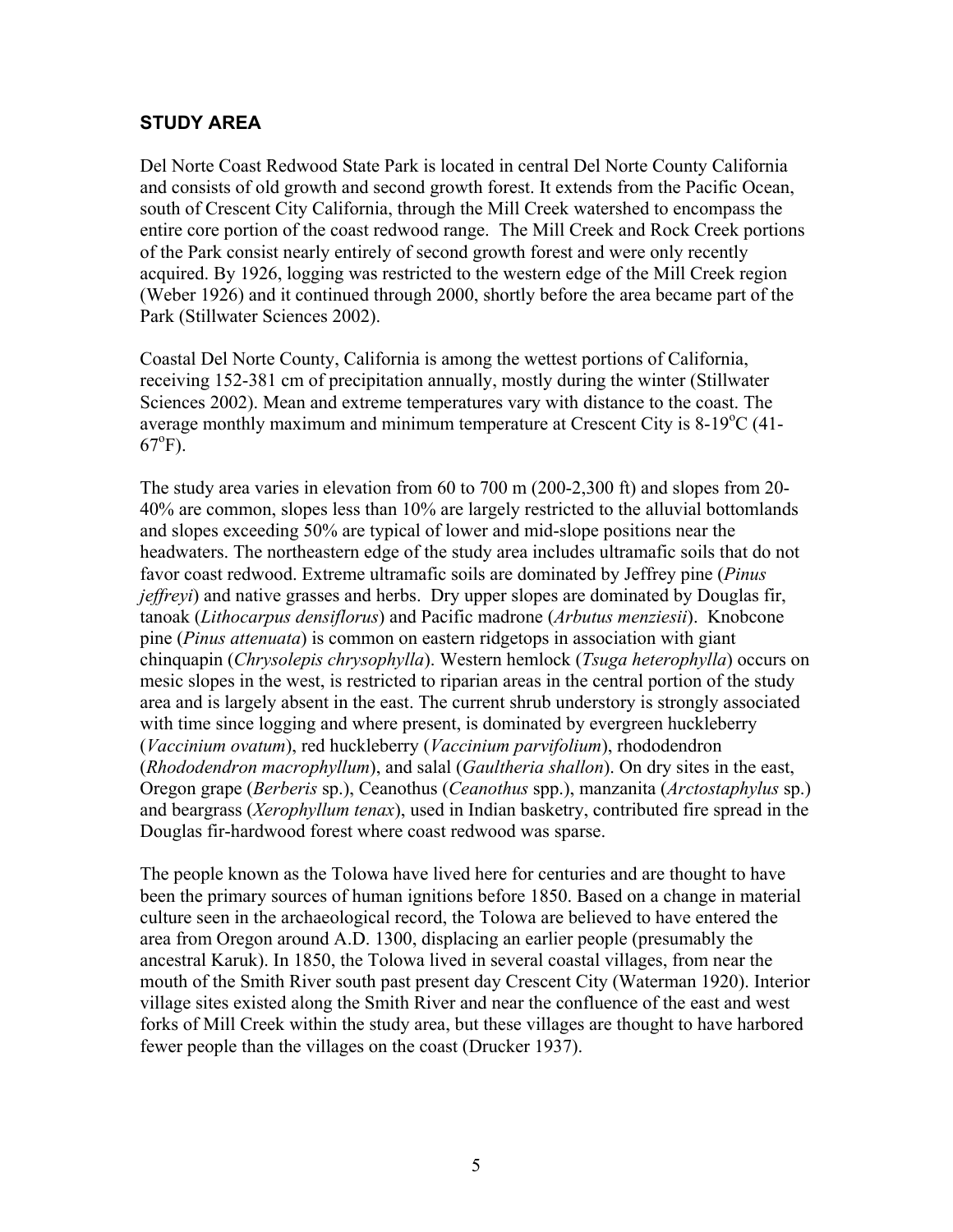The seasonal pattern of Tolowa resource use was similar to that of neighboring tribes. Families had seasonal camps in the mountains where they went to gather acorns, harvest seeds and to hunt. For several weeks during the summer or early fall, the coastal villages were largely abandoned as family groups dispersed to these inland sites (Drucker 1937, Gould 1975). Tanoak acorn gathering was performed by women while men hunted for venison. Berries supplemented the Tolowa diet and were collected as they became available over the growing season. Salmon were procured from the Smith River and its tributaries including Mill Creek. The sea provided supplemental food and materials including fish, seals, mussels and whales. Seals were killed using sea-worthy canoes made of redwood.

The use of fire by the Tolowa is well-established in the ethnographic record. According to Drucker (1937; p. 233), "informants maintain that nearby hills were kept clear of brush by annual burning; this also improved the grass, so that deer frequented such clearings and could be shot easily." He further relates that "Late spring, when the old fern was quite dry and the new growth just starting, is said to have been the time for burning off the hillsides to improve the hunting grounds" (p. 232). As with other neighboring tribes, tanoak acorns provided a primary food source and regular burning of tanoak groves reduced the filbert worm and filbert weevil infestation that would otherwise reduce the quality of the annual harvest (Anderson 2005). In the words of Klamath River Jack of Del Norte County in a letter from 1916, "Fire burn up old acorn that fall on ground. Old acorn on ground have lots worm; no burn old acorn, no burn old bark, old leaves, bugs and worms come more every year…Indian burn every year … so no bug can stay to eat leaf and no worm can stay to eat berry and acorn. Not much on ground to make hot fire so never hurt big trees, where fire burn." (cited in Anderson 2005, p. 146). Other Tolowa informants reported that burning was also conducted to make the acorns drop off and a Yurok informant stated that burning was intended to reduce the leaf cover so fallen acorns were more visible (Driver 1939). Other reasons for burning tanoak stands may have included a desire to stimulate oak shoot and beargrass production for basketry, reduce the severity of fires, to encourage edible mushrooms, and to increase seed production in grasses (Anderson 2005). Within the study area, early  $20<sup>th</sup>$  century ethnographic accounts mentions two summer camps where acorn collection likely occurred: one is at Bald Hill northeast of the study area and the other is on the east-westtrending ridgeline between the east and west forks of Mill Creek (Drucker 1937).

The ethnographic record does not tell us if the Tolowa or neighboring tribes on the North Coast deliberately burned significant portions of the coast redwood forest that had no tanoak component. To the south, the Lolangkok Sinkyone Indians were apparently responsible for the frequent fires in the pure redwood forests of the alluvial flats of Humboldt Redwoods State Park, but these areas were used as winter villages sites (Norman et al. 2003). Fires in the shaded understory may have reduced unwanted downed wood, duff and litter, or fires may have stimulated the production of specific herbs or shrubs of value that primarily grew in these humid sites, such as ferns (Lewis 1973). In other areas, fires may have only occasionally spread into redwood stands from adjacent forests that were actively burned.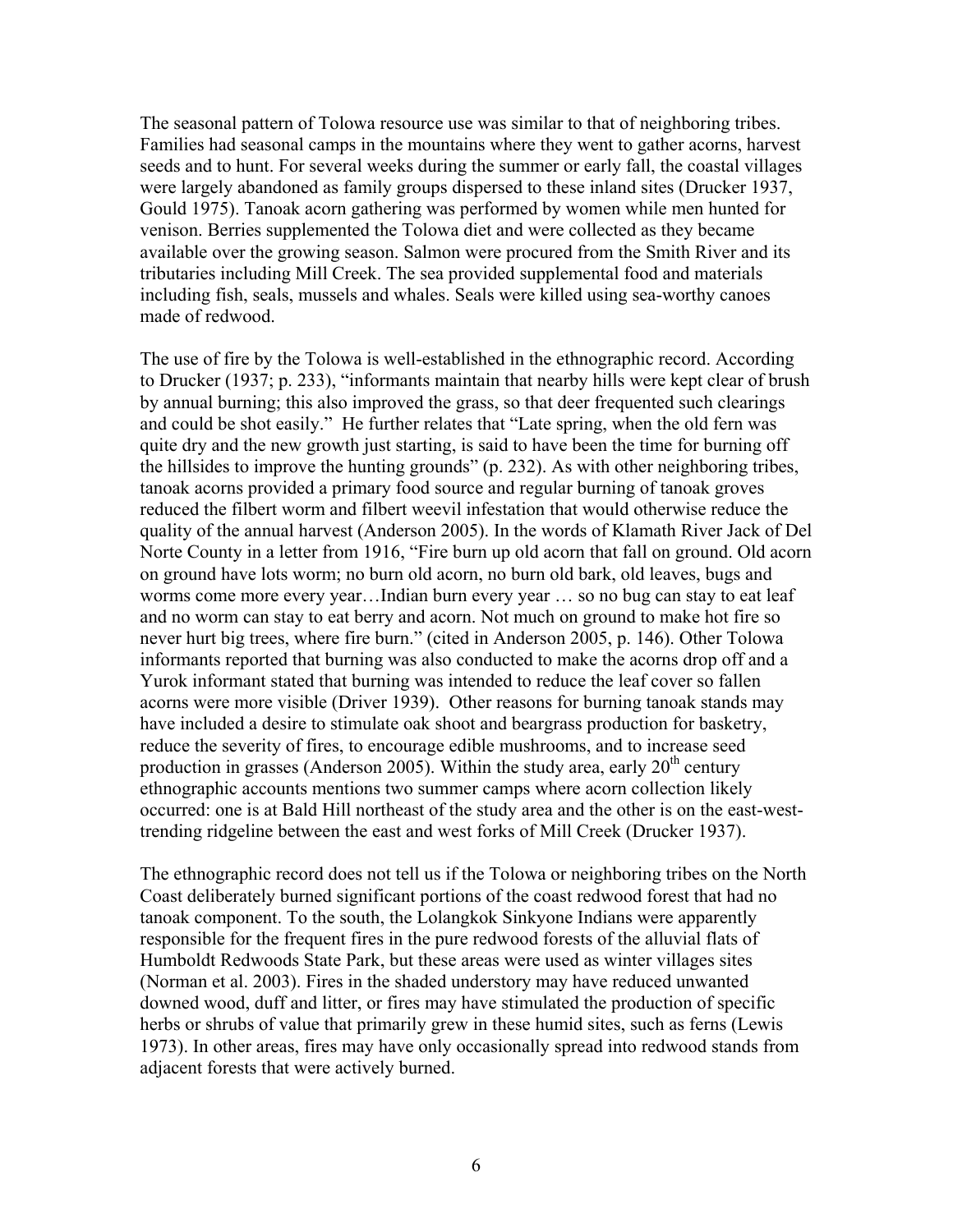The first formal contact between the Tolowa and Euro-Americans probably occurred during the 1828 Jedediah Smith Expedition (Thornton 1984). Decades earlier, indirect contact is suggested by both archaeological evidence and oral tradition. Members of the Yurok tribe, immediately to the south of the Tolowa, were visited by ships commanded by Juan Francisco de Bodega in 1775 and George Vancouver in 1793 and by 1775, the Yurok settlement at Trinidad already had acquired iron (Heizer and Mills 1952). These early contacts with Europeans are thought to have triggered a cholera epidemic that led to the abandonment of a village at Point Saint George near present day Crescent City before 1850 (Gould 1978). Due to further epidemics and killings inflicted by Euro-American settlers after that time, the Tolowa population declined from around 2,400 people before then to 316 in the 1850s and 200 by 1870 (Thornton 1984, Gould 1966).

The settlement of northwestern California by Americans from the east coast, Europe and Asia was triggered by the discovery of gold in California in 1849. A population boom in the Klamath Mountains to the east led to a supply line to Humboldt Bay to the south (Lewis 1943). A rapid transformation of the Tolowa's homeland soon followed.

## **METHODOLOGY**

#### **Fire history**

Following review of GIS logging and vegetation layers, ethnographic data for the area collected in the early  $20<sup>th</sup>$  century (Drucker 1937), and a reconnaissance of the research area, eight fire collection sites were non-randomly selected to balance competing research needs and logistical limitations: First, prospective sites were preferentially filtered to have sites near and far from known Native American centers of activity based on the ethnographic record (i.e., near the main village site and the two summer camp sites). Second, prospective sites were considered according to where they fell along an east-west and topographically defined moisture gradient. For logistical reasons, sampling sites were further constrained according to time since logging and accessibility. Given the wellestablished limitations of dating redwood tree rings (Fritz 1940, Brown and Swetnam 1994), recently logged units were preferentially selected whenever they were available to increase the chance of having intact sapwood that would help fix dates if crossdating was not possible. Finally, the actual trees collected were preferentially selected if they fell within 100 m of a road for logistical reasons related to the terrain and accessibility.

The approach used in this study differs from that of past studies because I limited the sample collection area to 1 ha or less. Many past researchers have pooled fire scars recorded on multiple trees collected from an area from a few tens of hectares to hundreds of hectares to ensure a "complete" record of fires. This approach has been criticized because reliance on large collection areas when fires were small results in broad-scale statistics that are difficult to interpret. Fire patchiness may have been important in coast redwood because fuel moistures may have been marginal for burning and conditions may have been more influenced by nuances of micro-topography and canopy cover than dryer forests. Moreover, such broad scale statistics are of limited practical use for ecologists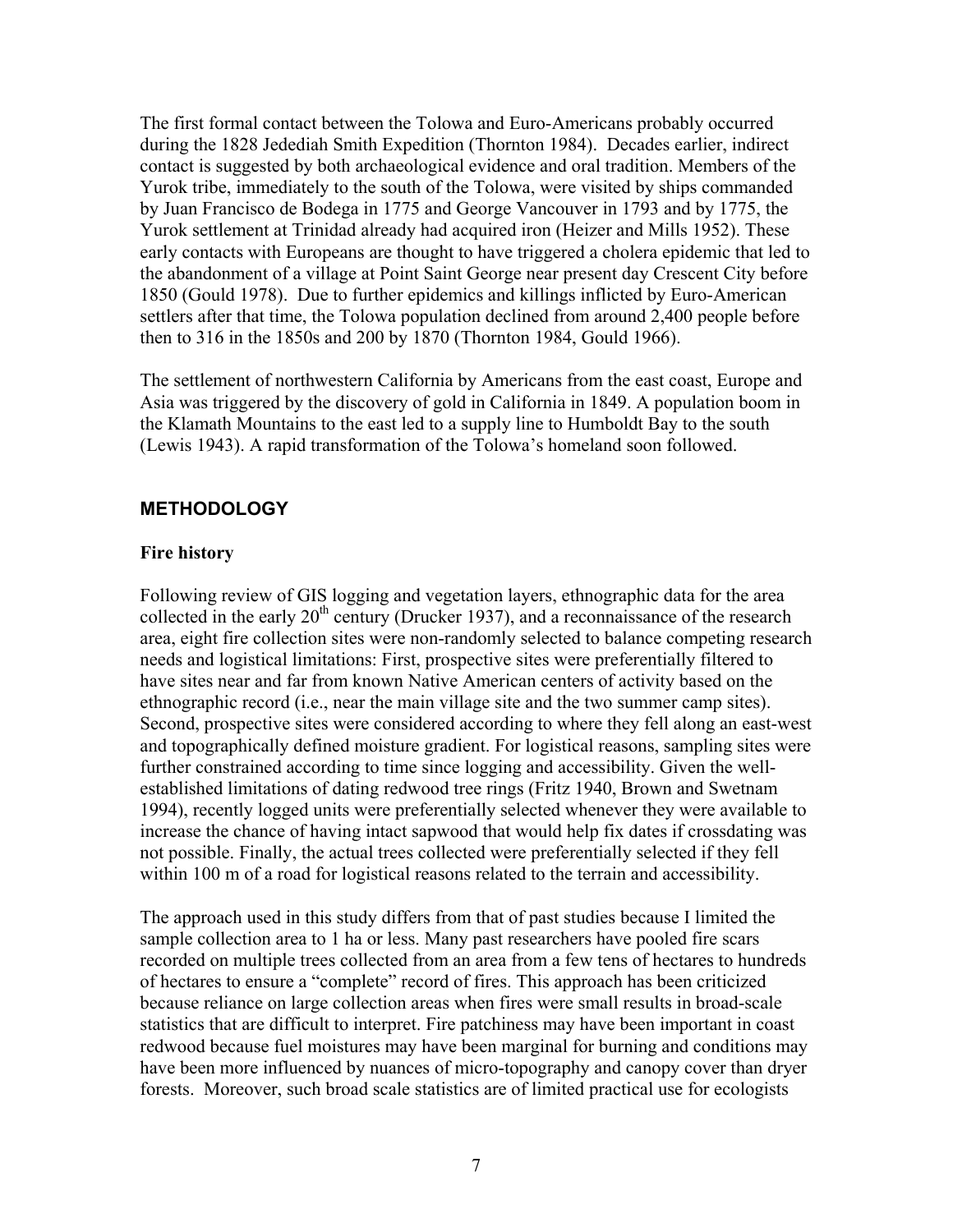interested in local fire effects and managers concerned with scheduling prescribed fire. I found that most trees harbored an excellent and well-preserved record of fire in basal flutes between 0 and 30 cm height, so the problem of interpreting fire scars aggregated over a large collection area was avoided.

### **Analysis**

Collected samples were dried for a period of one to four months then polished with up to 400 grit sandpaper to reveal cell structure. Samples were examined under a 10-40x boom binocular microscope to identify the location of partially absent rings (Fritz 1940). When possible, samples were crossdated for all or a portion of their ring sequence. Crossdating was attempted using a number of chronologies from northwest California, but the only reliable one found was a riparian Port Orford cedar chronology collected from the Oregon-California border not far to the north (Carroll and Jules 2005).

I compared fire intervals among sites according to two moisture gradients: distance from the coast and a topographic integrated moisture index (TIMI). TIMI is a relative measure of surface moisture derived from a digital elevation model that includes three processbased components. August solar radiation calculated using Solar Analyst, an extension for ArcView GIS software, a wetness index based on flow accumulation and slope, and topographic position calculated at a 2 km-radius scale. These three variables were categorized from 1-100, then combined into a single index by weighting components 40%, 40%, and 20%, respectively. I then compared fire intervals based on their proximity to known Tolowa village and camp sites to determine if fire intervals are better explained by a cultural burning gradient or a topographic or coast-to-interior moisture gradient.

The season in which fires occurred was inferred based on the position of the fire scar within the annual growth ring. Where fire season was unclear on one portion of a fire scar due to narrow growth, obscure cell growth or decay, it was usually evident where it occurred elsewhere on the tree. This allowed me to identify the seasonal position for 90% of fire events. Native American fires are thought to have occurred earlier in the growing season than lightning fires and Natives likely reduced the time between fires (Lewis 1973; Martin and Sapsis 1992). To explore this relationship, I calculated the mean fire return interval for fires occurring during each of three seasonal positions (earlywood, latewood, dormant season) before and after 1850.

The strength of regional moisture gradients is unlikely to have been consistent over time, given the inherent variability in the climate mechanisms that cause drought and coastal fog. I compared five tree-ring based proxy records of climate variation to the fire records of an interior and a more coastal site having relatively well-dated and long fire records. I compared fire events to the local climate reconstruction used in crossdating (Carroll and Jules 2005), an ENSO index for the Nino3 equatorial region (D'Arrigo in press), two reconstructions of the Pacific Decadal Oscillation (PDO)(MacDonald 2005; D'Arrigo 2001), and the Atlantic Multi-decadal Oscillation (AMO)(Gray 2004). As neither fire history site was crossdated for the entire 500 year period, no formal statistically analyses were conducted.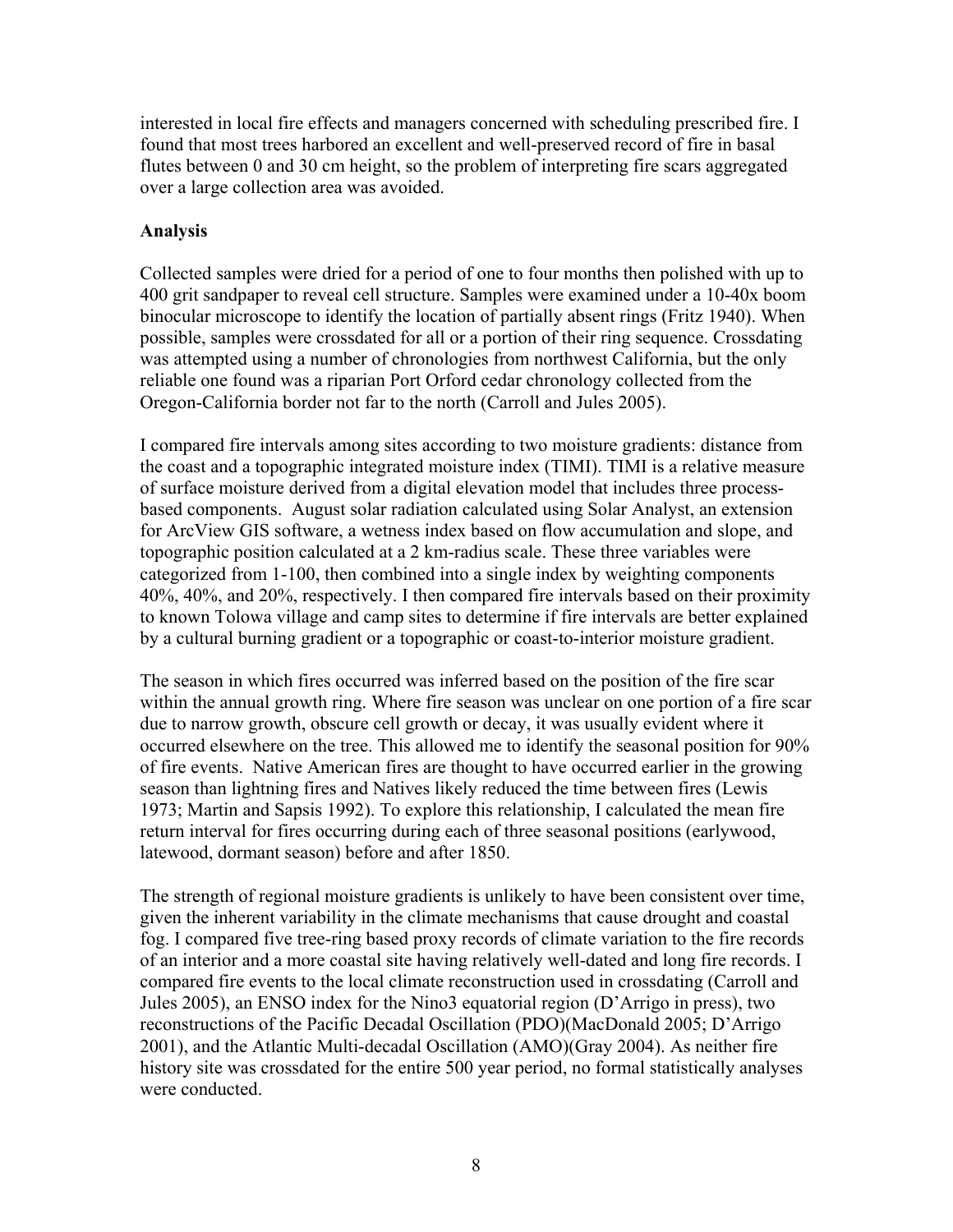As variability in coastal fog may be linked to climate-driven variation in fuel moisture and fire regimes, a long-term record of summer (July-October) fog from Eureka, California (1887-2002) was compared with known fires since 1887 in Del Norte County based on this study and California Department of Forestry records.

#### **Age structure**

Most recently logged sites were clear cuts dominated by Douglas fir and hardwood. The tree rings of Douglas fir stumps were sufficiently well-preserved to permit an age structural analysis to provide insight into the fire regimes of those sites. Eleven plots 0.25 to 1 ha in area were located within recent clearcut units and the diameter, species and age was recorded for a 25-tree sample of conifers greater than 20 cm diameter at stump height. When large redwood stumps were present, I also estimated their age based on ring counts. No attempt was made to inventory or date hardwoods. Given the obscuring effect of dense 1-3 m high brush and the difficulty finding stumps in some units, plot areas were not fixed. Fire scar data was collected in or near five of these eleven vegetation plots (Fig 1).

#### **RESULTS**

#### **Fire history sampling**

Fire scar samples were successfully collected from eight sites across the study area from a range of vegetation types (Table 2). Only one moist, coastal site (MGH) was found that had been logged recently, so two sites logged decades earlier were selected (MWM 1957 and MWT in 1967). In addition, one dryer interior site near a Native American summer village site (MVT) had been logged in 1967. In this humid climate, trees logged prior to 15 years ago rarely have sapwood due to the high decay rate. In coast redwood, not having growth rings since a known event, such as the logging date, can result in a "floating chronology" if the ring sequence can not be crossdated (e.g., Finney and Martin 1992). We overcame this limitation by sampling from the portions of stumps where the vascular cambium had been kept alive by stump sprouts. Even after a half century since logging, the sapwood on the parent stumps was well preserved behind this live cambial tissue, even though annual growth rings were virtually indistinguishable due to the strength of the growth suppression. The full year of growth before the suppression corresponded to the year before the logging date from mill records. On stumps from MWM and MVT, this logging date was further confirmed by crossdating.

The fire scars and growth rings of samples that could not be crossdated were matched with the most reliable sample collected at each site based on having few partially absent rings. Cross-matching was accomplished by adjusting fire intervals by no more than five years (typically 1-3) and only then when a missing ring was likely, given certain characteristics of the sample. Missing rings were more common on samples with narrow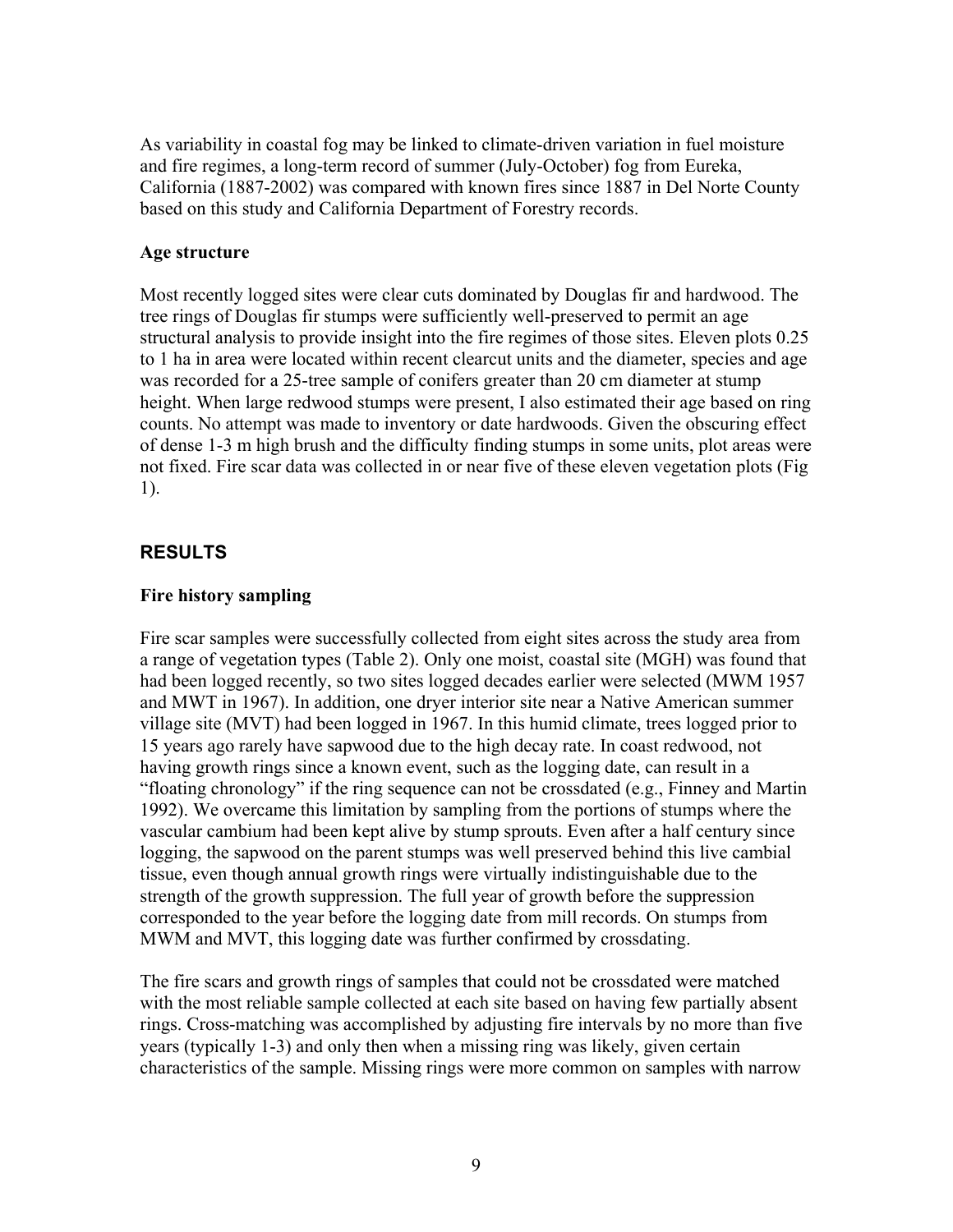growth rings and following fire event (see Brown and Swetnam 1994). Samples from several sites were discarded due to excessive missing rings.

Only two sites (MRC and MCN) were crossdated using the Carroll and Jules chronology for the entire fire scar period. MWM, MGH, MVT and MBH were crossdated for portions of their record, but complacent growth reduced confidence during a portion of the record. Neither MWT or MRR were crossdated. The fire chronology of MWT was based on a ring count from a sample with live sapwood. The fire record of MRR is least reliable and was dated based on the approximate number of years of eroded sapwood on well-dated samples from the study area (mean=55.1, s.d.=18.3; range=19-86; n=10) and a fire interval common to MVT in the mid  $19<sup>th</sup>$  century.

Multiple samples were obtained from most trees in an exploratory fashion that involved the careful examination of samples as they were removed from the tree. Fire scar cavities were sampled when present, but they provided a poor record across the study area due to the high rate of decay. The best record was routinely found in basal flutes that had no outward evidence of scarring. Trees were sampled at or below ground height up to 30 cm. Fire scars in these stumps were often absent above 20 cm height, and many scars were only recorded below 15 cm. I collected 1-7 samples from individual trees, often at multiple heights and in different portions of the tree's circumference. On several trees, scars disappeared from samples when I sampled below the pre-logging ground surface. Between 2 and 5 trees were sampled at each site, always within a homogeneous one hectare collection area.

## **Fire history**

Frequent fire occurred on all eight sites, often interrupted by periods with less fire (Fig. 2). The fire record extends back in time through A.D. 1500 on six sites, begins in the mid 1700s at MVT, where the three redwoods sampled initiated concurrently, and in the mid 1800s at MCN, the one site with a record in Douglas fir. The distribution of fire intervals prior to 1920 reveals that the most common interval was between 11-15 years, and that the bulk of fire intervals fell between 6 and 35 years (Fig. 3). Only 14% of the fire intervals exceeded 35 years and all were less than 90.

Mean or median fire return intervals between 1700 and 1849 do not consistently follow either a topographic or east-west moisture gradient (Fig. 4). Short intervals occur on moist and dry coastal and interior sites. Maximum fire intervals partially vary with distance to the coast, but this relationship is not consistent among sites. Minimum intervals show no consistent relationship either.

During the period 1700-1849, fires were well-represented during all portions of the growing season from the early portion of the earlywood through tree dormancy (Table 3). This near-uniform proportion of fire seasons changed after 1850 as dormant season fires became more common.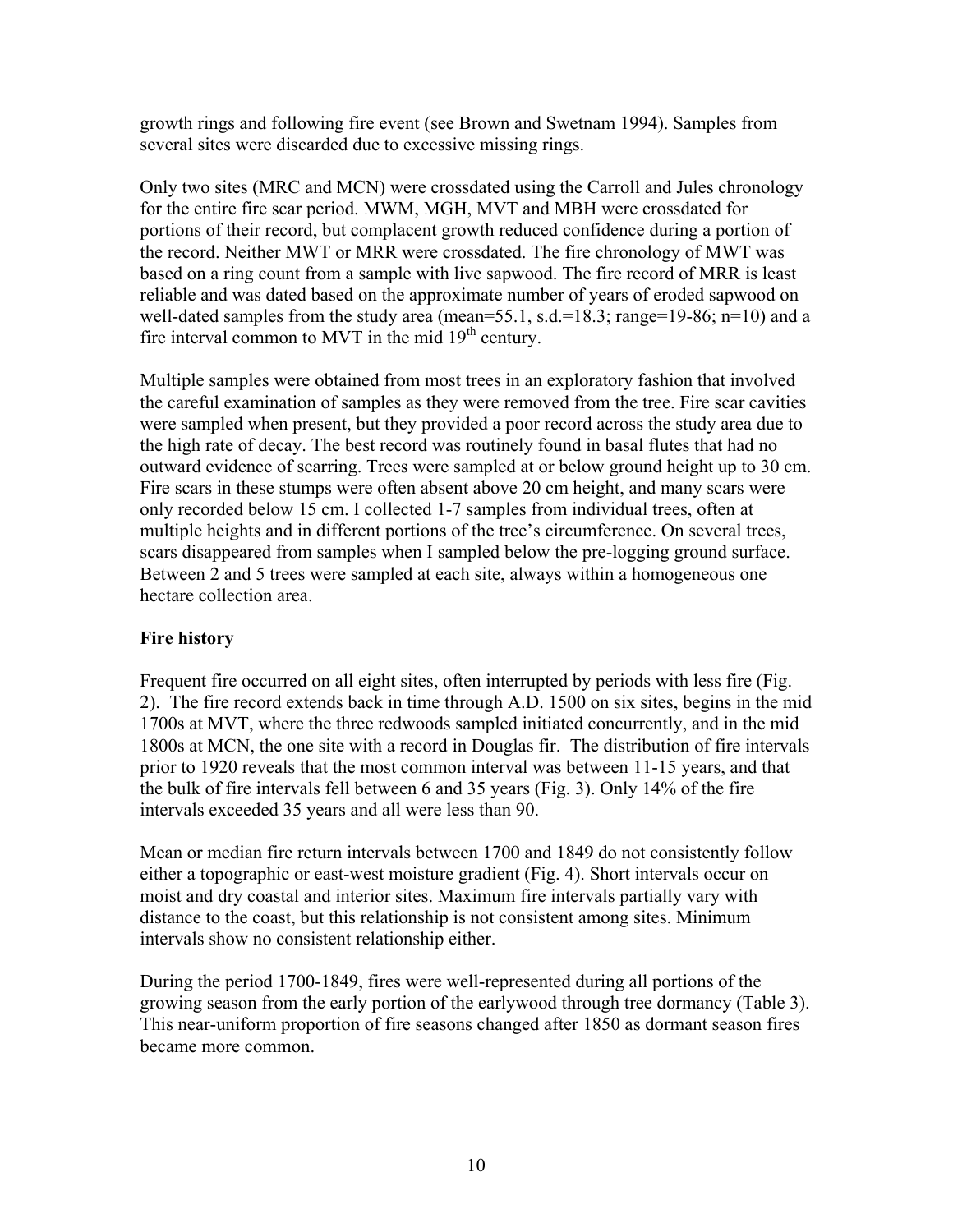Short fire intervals were associated with early season fires before 1850, but not after (Fig. 5). Between 1700 and 1849, the mean fire interval for fires that scarred earlywood was 14.5; this was 10 years less than that of dormant season fires (Table 3).

### **Age structure**

Conifer age structure was determined in eleven clearcut units logged since 1991. With two exceptions (Fig 1; plots 10 and 11), plots are only representative of dry upper slope sites that are dominated by Douglas fir and hardwoods. This reflects the fact that the redwood-dominated forests closer to the coast had been logged long ago and Douglas fir stumps had eroded beyond my ability to date them in the field.

All eleven sites exhibited a strong unimodal or bimodal pulse in Douglas fir establishment (Fig. 6). In plots 4 and 10, these pulsed cohorts surrounded centuries-old redwood stumps and a multi-stemmed 100-year old redwood sprout was recorded in plot 5. A pulse of knobcone pine established with Douglas fir around 1900 in plot 2 and knobcone pine established during two separate pulses with Douglas fir with old redwood in plot 4.

Fire scar dates from plot 3 (MCN), plot 4 (MBH) and plot 7 (MRC) reveal that these pulses of Douglas fir and knobcone pine followed fires. At MCN, two fires (1880 and 1889) occurred between the first and second Douglas fir pulse in plot 3 and none after. This probably indicates that all of the seedlings that germinated following the 1880 fire were killed by the 1889 event, given the 9 year interval. Fires occurred in 1894 and 1918 in plot 4, immediately before pulses of establishment. Similarly, a fire in 1918 preceded the single Douglas fir pulse in plot 7.

A tree age-fire relationship at plot 10 (MGH) is more difficult to interpret. The Douglas fir component of this stand is old, having established between about 1720 and 1800. Because these large stumps were aged 2-3 m above the soil surface, establishment dates are less accurate than are stumps in the other plots. The fire history of the site (Fig 2: MGH) indicates that this pulse in establishment did not initiate following a single severe fire, but during a period of frequent fire in the early to mid 1700s.

The relationship between Douglas fir age and stump diameter was weak (Fig. 7). Evenaged post-fire cohorts showed tremendous variability in diameter within plots and across the study area.

## **Climate analysis**

Given my limited confidence that fire dates reflected true calendar dates on most sites, only a superficial fire-climate analysis was conducted. This limitation is greatest for analyses involving climate reconstructions with high interannual variability, including annual drought and variation in El Niño/Southern Oscillation. To partially overcome this limitation, comparisons for these two reconstructions are performed using a 10-year moving average of the indices. Two sites with long and well-dated records (MBH and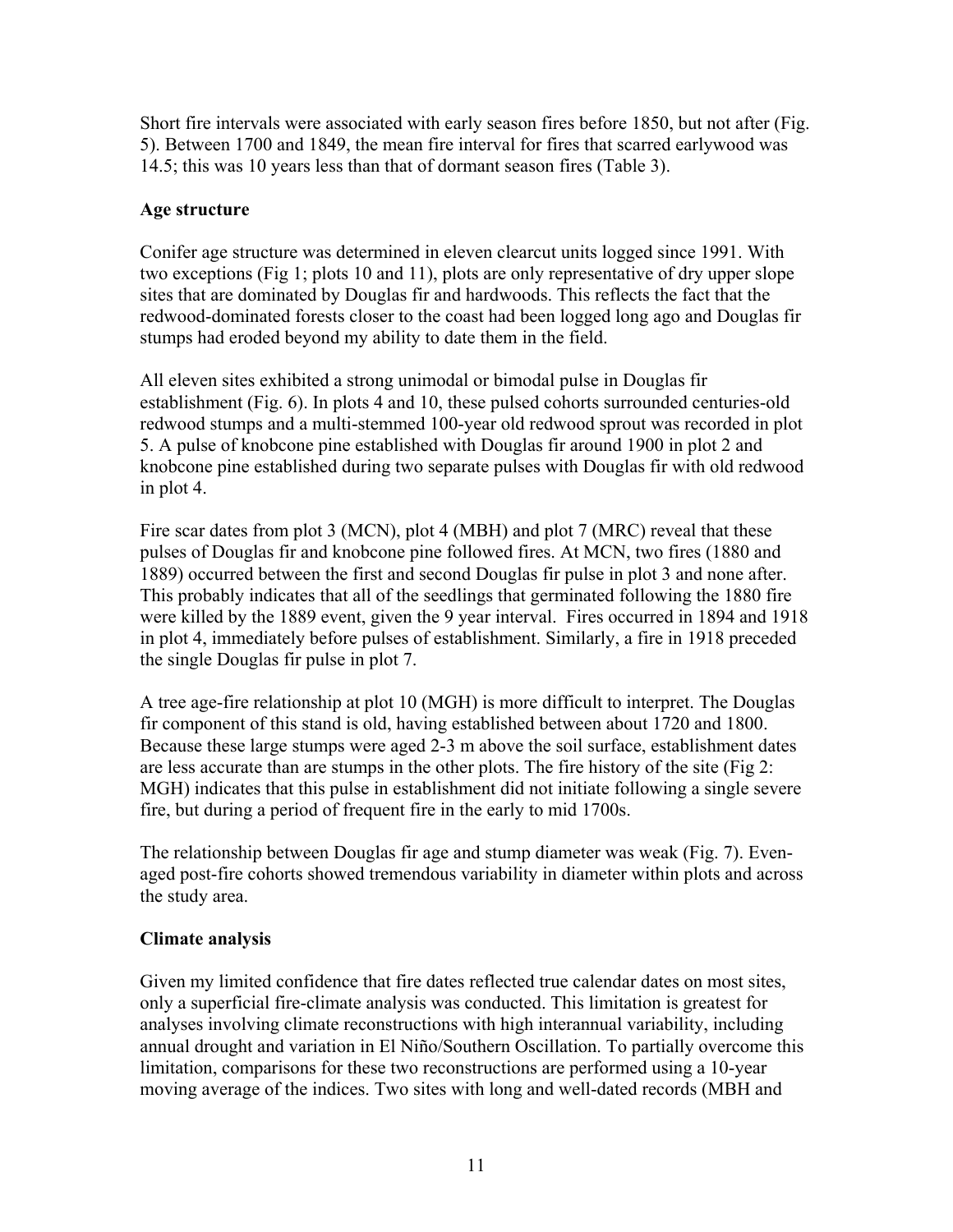MGH) were used to compare fire with the climate indices (Fig. 7). Fires were associated with both droughty and non-droughty climate extremes as reconstructed by Carroll and Jules (2005) (Fig. 7A). Similarly, no relationship is apparent in the smoothed Niño3 data (Fig. 7B).

Correlations between fire and the longer-term climate variation inherent in The Pacific Decadal Oscillation and Atlantic Multi-decadal Oscillation are less likely to suffer from minor fire dating errors. Variation in fire shows no consistent relationship to either cool or warm phases of either PDO reconstruction, nor to secular changes in the AMO (Fig. 7C, D, and E).

Comparison of the long-term fog record at Eureka (1887-2002) (Fig. 8) with recent fires suggests a possible relationship between coastal fog and fire. In this study, recent fire scars were dated for the years 1889, 1890 1893, 1894, 1905 and 1918. Of these, the four earliest fires burned during the foggiest third of the years of record, and both 1905 and 1918 were in the middle third. Twentieth century fire dates from the California Department of Forestry records (FRAP) for Del Norte County report fires within the redwood range for the years 1918, 1924, 1935 and 1988. The year 1924 was an exceptional drought year across northern California, and unlike the fires above, it occurred during the least foggy third of the record. The year 1935 was also dry, but it was near average in the number of fog days. In 1988, nearly 2,500 ha burned in the Hunter and Turwar Creek watersheds in southern Del Norte County, and 1988 was the 5<sup>th</sup> foggiest year of the 116 year record. This 1988 fire event is consistent with the relationship between frequent fog in Eureka and fire as seen for the 1889-1894 events. Years with frequent fog on the coastline can be tentatively associated with extreme fire years in interior sites. This relationship is consistent with the observation that when northern California's interior is especially warm relative to the coast, the low inland pressure draws the marine layer inland (Justham 1974).

## **DISCUSSION**

#### **Fire regimes**

The fire intervals documented from this study indicate that fire was substantially more frequent than previously thought in this portion of the humid north coast redwood forest. While areas with long fire intervals in the coast redwood forest probably do exist, it is unlikely that the difference between this research and that done previously in the area reflect site differences. Viers' (1982) plot 4 was within about 1 km of MGH. It is likely that the long fire intervals previously reported simply reflect the heights at which scars were surveyed. The study demonstrates that coast redwood only consistently record scars near the ground surface. Fires in these forests probably had very low flame lengths that only could scar trees at low heights.

Broad pulses of Douglas fir and western hemlock establishment in these forests have also been interpreted to mean establishment after a severe fire event (Viers 1982). The age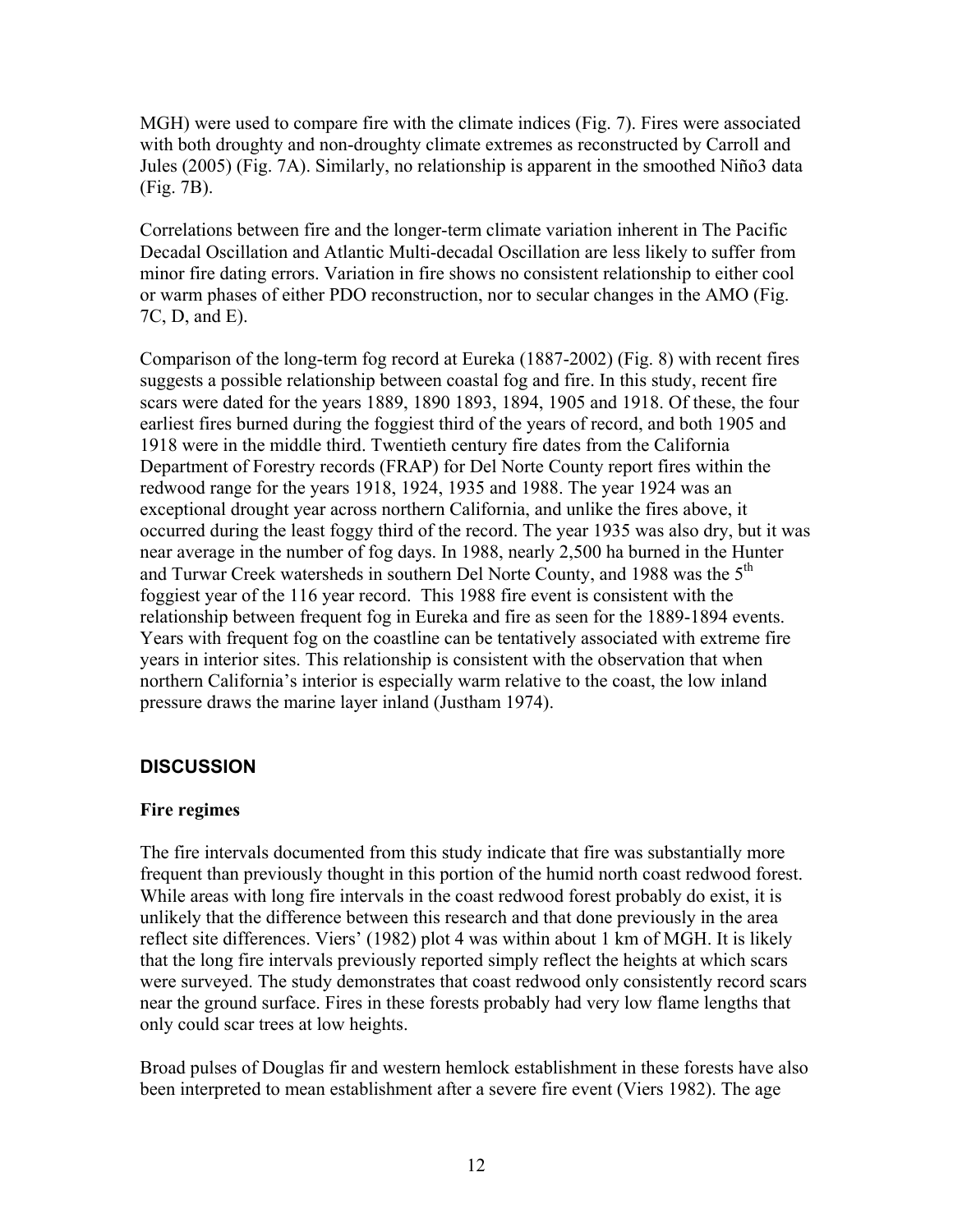structure and fire dates from my age plots suggest that Douglas fir cohorts establish after individual fire events on dryer interior sites, broad-scale pulses also establish following a change in the fire regime (Fig 2: MGH; Fig. 6: plot 10). On mesic sites, Western hemlock can survive fires of low intensity and may not provide an accurate indicator of time since fire.

The greatest shortcoming of the methodology that I employed is that the effort made to obtain a full record from individual trees limited the number of trees that could be collected at a site. If fires were missed, the relatively frequent fires reported here still underestimate the past frequency of fire in these forests. In that case, the median fire return interval is a closer approximation of the typical fire interval that characterized these forests than the mean.

#### **Human modification of the redwood environment**

Native Americans have lived in or near the Mill Creek watershed for thousands of years. The population of the region may have markedly increased with the arrival of the Tolowa about AD 1300 (Frederickson 1984), but temporal and spatial changes in human use across the landscape are difficult to reconstruct with certainty. Consistent with a cultural burning gradient, the fire record of individual sites corresponds well to what is expected from the ethnographic record. Sites near villages and camps (MBH, MVT, MGH and to some degree MWM) burned more frequently between 1700-1849 than more distant sites (MRC, MRR and MWT). Either of the interior sites MBH and MRC may have received fires spreading from an ignition source far to the east. Many fires on this site scarred latewood, and they presumably burned during mid to late August. The relative lack of earlywood fires here compared to more coastal sites may reflect phenological differences in redwood growing on different sites.

An apparent reduction of fire between the late 1700s and the mid 1800s in the four western sites contrasts with those in the interior (Fig. 2). The non-coherency of the eastern and western sites can be explained by either a change in the fire climate or in human ignitions. An extension of the marine layer inland during this period may have prevented fires from burning and not changed the fire regimes of interior sites. However, other than a deepening of the AMO during this period, the proxy evidence does not strongly support that such a change occurred (Fig. 7). Fire regimes elsewhere in northern California are known to have changed during this same general period (Norman and Taylor 2003). The synoptic mechanisms that link sea surface temperature to summer fogstratus and the summer fire climate of the interior are complex and have yet to be explained. In addition to climate variation, the sudden localized decline in fire after about 1780 could be explained by a reduction of human use of the area. A decline of the Tolowa population is known to have occurred about that time due to a cholera epidemic that followed the early visits of Europeans to the north coast (Gould 1978). The continuity of burning at MBH, MRC and MVT could be explained by localized burning by survivors from other villages who continued to use their traditional grounds.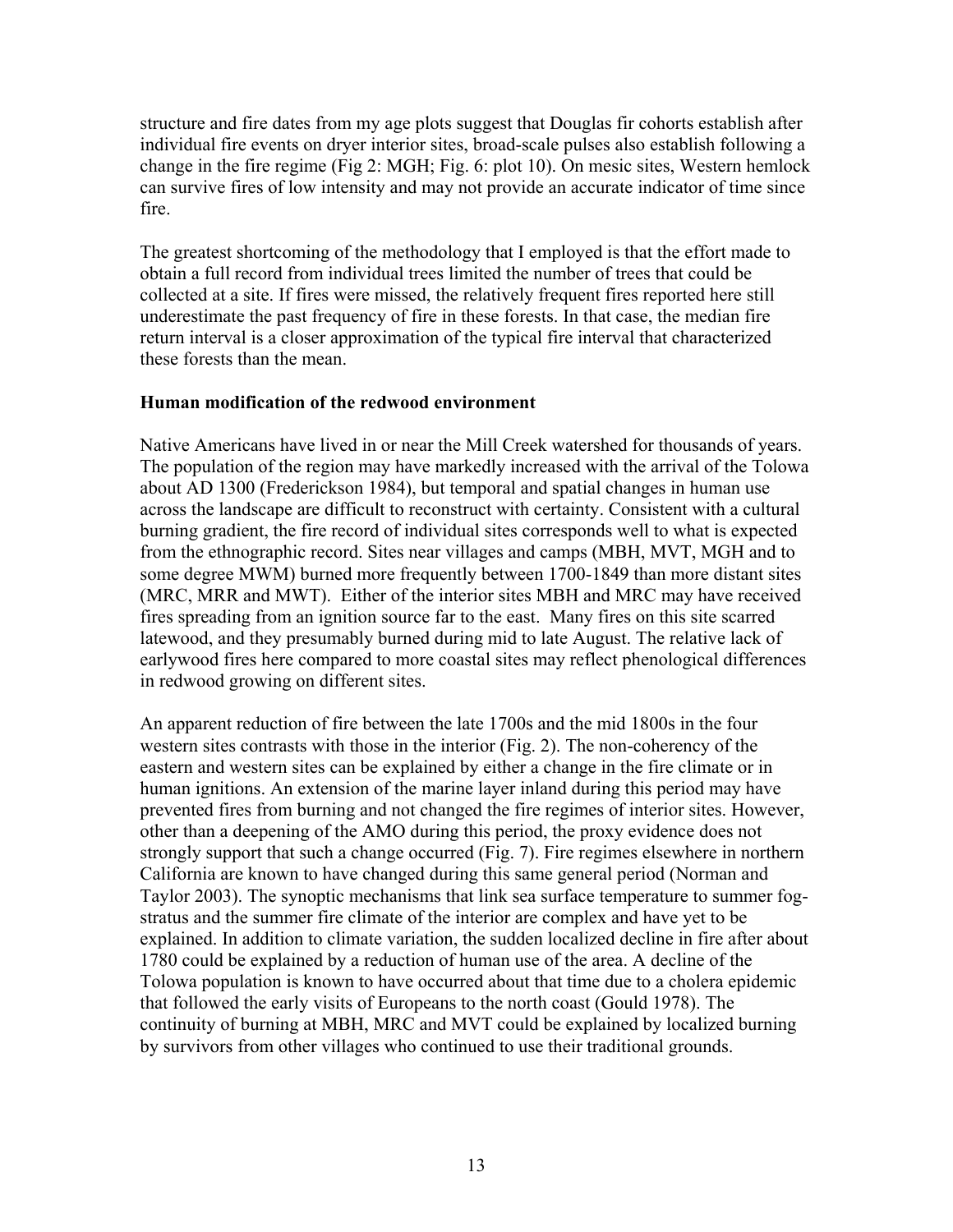The fire record at MRC in the eastern portion of the study area above Rock Creek also suggests human influence on fire regimes. The mean fire interval of all other sites either stayed the same or lengthened after 1850, but the fire interval here decreased from 26.4 to 13.0 (Table 2). Early Euro-American prospectors and settlers introduced their own culture of fire use, and frequent fire here may have been associated with mineral exploration or prospecting activities along lower Rock Creek.

## **Vegetation dynamics**

The results of this study suggest that fires of mixed severity occurred in the dryer interior portion of the coast redwood range. The unimodal and bimodal pulse establishment of Douglas fir and knobcone pine (Fig. 6, plots 1-9) indicate that moderate to high severity fires occurred on upper slopes and across slope aspects. Coast redwood trees were rare on these sites, but stumps are common in drainages suggesting that the severity of fire events increased upslope. Also consistent with this topography-based mixed severity model, knobcone pine has serotinous cones that are associated with higher severity fire.

The vegetation dynamics of plot 4 are interesting because old coast redwood is in close association with Douglas fir and knobcone pine that appear to have regularly burned with moderate severity (Fig. 6). The three redwoods sampled for fire history from this site (MBH) were uneven aged, establishing in 1309, 1464 and 1693. A growth release on the oldest redwood around 1690 suggests that the 1693 redwood established after fire. The mean fire return interval after 1700 was 15 years (Table 2). Based on an aerial photograph from 1958, forty years after the last fire, the redwood overstory was relatively sparse, possibly because frequent fire during the 1700s had eroded a more continuous redwood forest (Fig. 9). By 1918, Douglas fir and hardwood trees and shrubs were dominating the site. High severity fire in these stands would likely have resulted in strong growth suppressions in redwood, and only minor growth suppressions associated with fire were found. Moderate severity fires would explain the bimodal age structure of Douglas fir (and presumably hardwoods) that occurred here before logging. Had the redwood, Douglas fir and hardwoods shown in this photo not been logged between 1987 and 2000, high fire severity would now be more likely than in the past, given the extended period of fire exclusion since 1918 and the fire weather that is now typical of wildfire events. An active program of prescribed fire management in these and similar fire-prone interior forests may be the only way to restore desired compositional and structural attributes.

The ecological implications of fire exclusion in more coastal redwood forests is complex because of the historical importance of variable human ignitions in the past. The time since the last fire has only recently matched the long interval that occurred during the late 1700s and early 1800s, and 20<sup>th</sup> century logging has so altered the system that the role of fire is constrained by factors other than those of old growth reserves. Fire undoubtedly contributed to the biodiversity of this area's landscape, however, as the fire-sensitive tree species that occur in the forest are also those that require gaps to establish (Viers 1982). According to early Soil-Vegetation maps (1952), few forests of pure redwood existed in this area before logging, as redwood was associated with Douglas fir, western hemlock,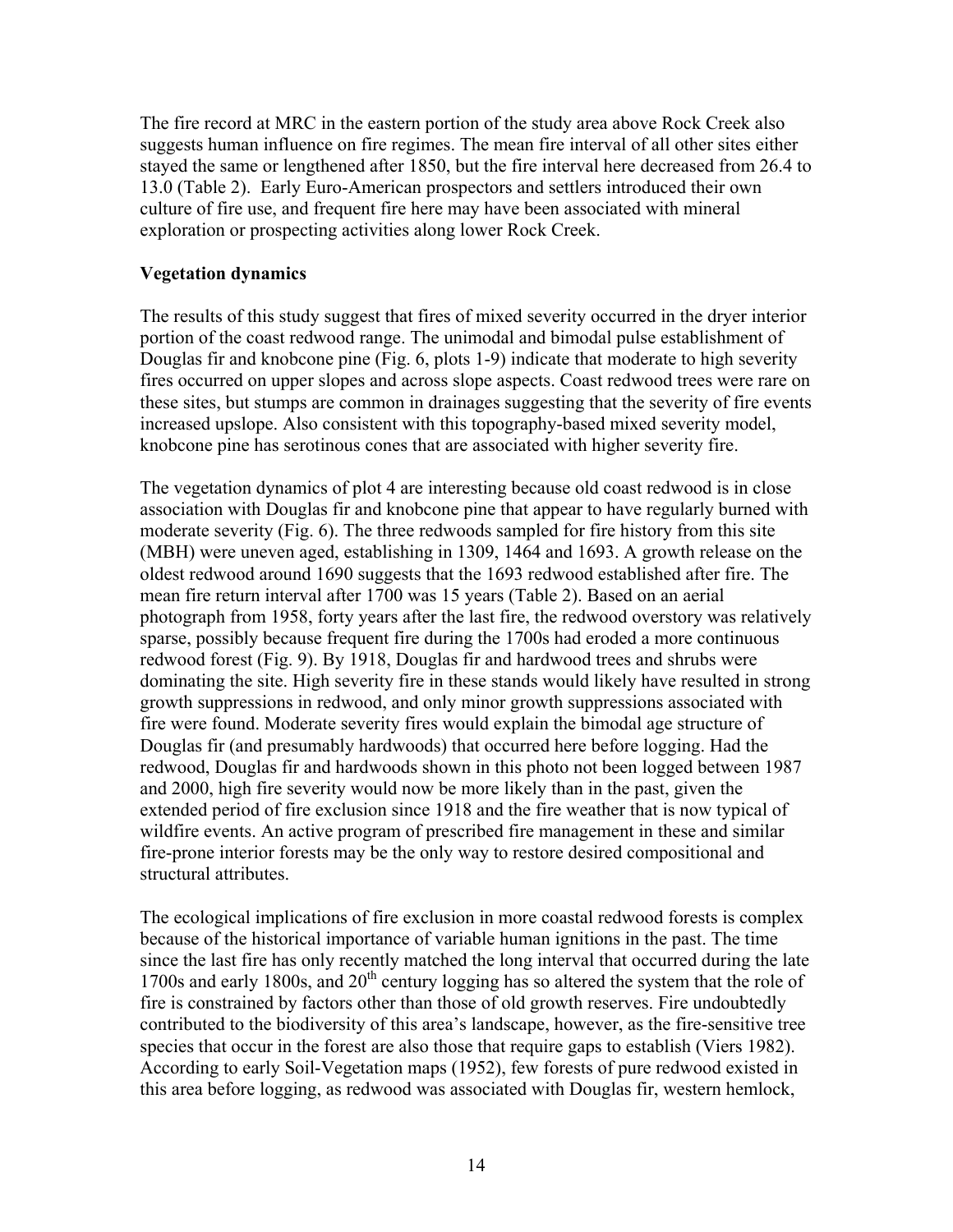grand fir and Sitka spruce across topographic gradients. While this compositional diversity also reflects disturbance from windstorms, the frequency of fire in this forest indicates that a substantial fraction of it is likely to have resulted from fire. Prescribed fire may be needed on intermediate and interior sites to retain and restore desired structural and compositional elements.

#### **An integrated theory of fire in redwood**

The frequent fire found in this humid northern portion of the coast redwood's range indicates that a latitudinal climate gradient model is not useful for predicting fire regimes before 1920. The mean and median fire intervals reported here are similar to those reported from sites much farther south (Table 1, Table 3). If a latitudinal gradient existed, it may be found by revisiting studies conducted to the south that may have underrepresented fire frequency given their sampling methodologies. Had I collected samples above 30 cm height, I would have documented few fires on any site.

Similarly, a coast-interior climate gradient is not supported by the fire scar record. Areas closer to the coast than where I sampled are also unlikely to provide exceedingly long fire intervals, given the abundance of large fire-formed basal hollows there (Zielinski and Gellman 1999). Such cavernous basal hollows develop from frequent fire over centuries, not rare fires that allow scars to heal over (Finney 1996). Most areas closest to the coast are where Native American density was greatest.

Of interest, wildfires that burned during the suppression era appear to relate to both a natural coast-interior and latitudinal climate gradient (Oneal et al. 2006). This fact may reflect the ease with which modern fires can be suppressed in redwood given the slow rate of spread associated with cool, moist forests. In the past, during the period when old growth forests developed, fire frequency and extent were not related to suppression efforts, but to factors related to ignition and spread. The prevalence of early season fires in the historical record suggests that if fuel conditions allowed, fires could have burned from the early fire season in mid-summer through the first rains of October or November. Only moist coastal areas and sites farthest from Native American ignitions are likely to have been refugia from fire. Such sites appear to have been relatively uncommon in the landscape.

The historical fire regimes that occurred in this landscape correspond to a cultural fire gradient as defined by the ethnographic record. Short fire intervals occurred across the forest, but frequent fire regimes were restricted to the areas that were most likely influenced by Natives. Their early season fires were targeted toward specific resources uses, such as preparing the acorn grounds before harvest, and the higher frequency of early season fires is consistent with this pattern. Further, the mixed frequency of the coastal redwood sites is also consistent with a cultural burning model. The reduction of fire at the most ignition-sensitive coastal sites during the late 1700s and early 1800s can be explained by a change in human ignitions or by the effectiveness of human ignitions, given a change in climate. Over time, such variation in fire intervals and the characteristics of fire events, such as their season or intensity, can have a strong influence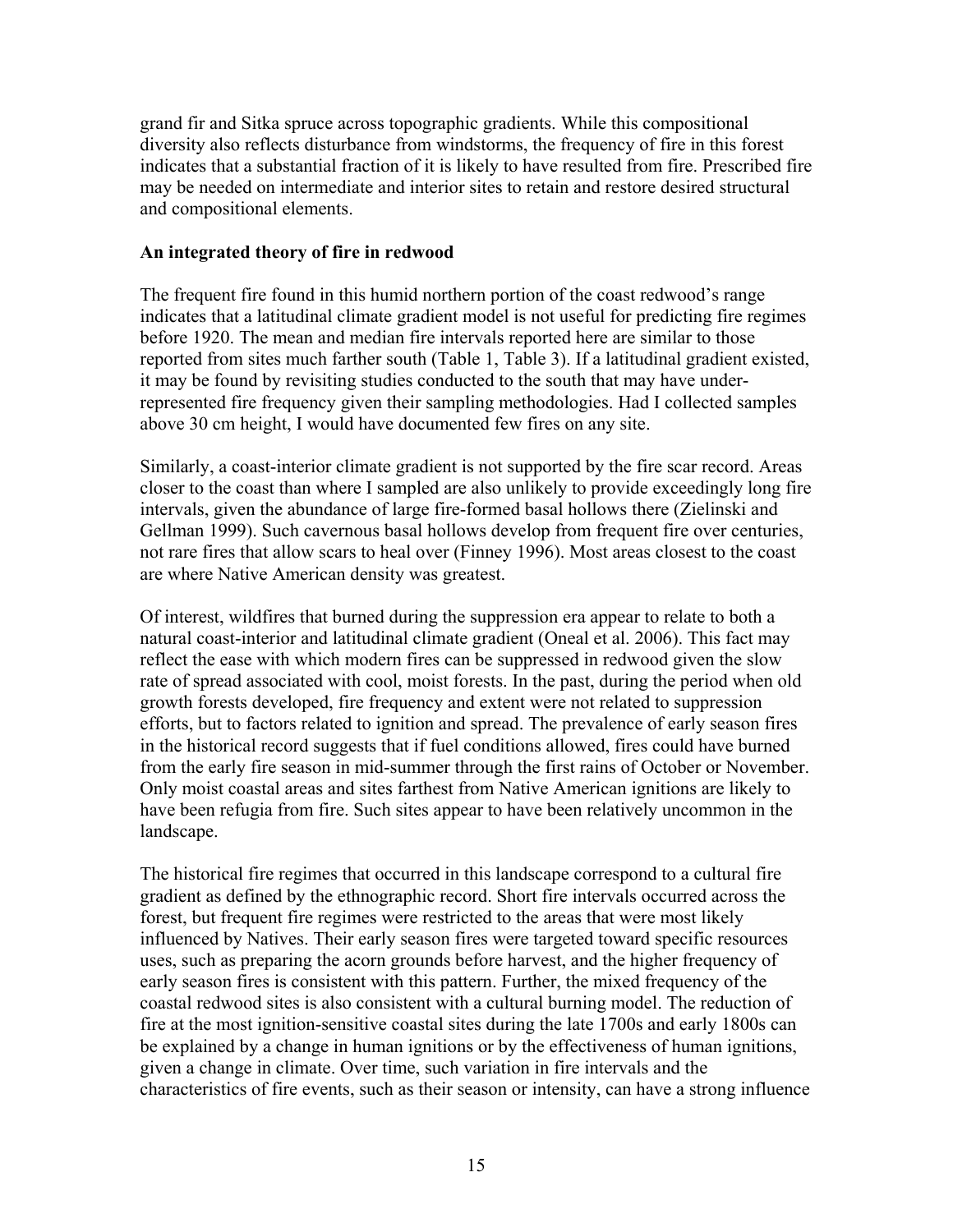on floral assemblages (Bond and van Wilgen 1996). This spatial-temporal complexity of the natural climatic and cultural burning gradients likely contributed to the diversity of the redwood forest landscape (Martin and Sapsis 1992; Anderson 2006).

Archaeological and linguistic evidence suggests that like most Native peoples of the northern redwood forest, the Tolowa arrived relatively recently, around A.D.1300 (Frederickson 1984). Seven hundred years is well within the lifespan of a large minority of the redwood trees of the area's forest. While other tribes lived in and near the area's redwoods for millennia, migrations and natural increases in the resident population likely led to substantial variation in human ignitions over the centuries. This inconstant influence of human ignitions is analogous to variation in fire regimes caused by changes in climate (Swetnam 1992). Over time, changes in either ignition and the fire climate are likely to lead to not only diverse vegetation, but to non-equilibrium conditions. This is especially true for forests dominated by long-lived sprouting coast redwood that can retain attributes of prior environmental conditions for centuries.

#### **Acknowledgements**

This study was supported by grants from Save the Redwoods League and the Joint Fire Sciences Program. Further support was provided by the USDA Forest Service Southern Research Station. Thanks to John E. Harris, California State Parks and Recreation for providing site access, to Chester Ogan of the Forest Service's Pacific Southwest Research Station Redwood Sciences Laboratory for cutting samples in the field, and to Frank Lake, also of the Pacific Southwest Research Station, for his valuable insights into Native American culture and fire use.

## **References cited**

- Anderson, M.K., 2005. *Tending the Wild: Native American Knowledge and the Management of California's Natural Resources*. University of California Press, Berkeley.
- Anderson, M.K., 2006. The use of fire by Native Americans in California. *In* N.G. Sugihara, et al. *Fire in California's Ecosystems*. University of California Press, Berkeley. pp. 417-430.
- Baumhoff, M.A., 1958. Anthropological Records. Vol. 16:5 California Athabascan Groups. University of California Press, Berkeley.
- Bond. W.J. and B.W. van Wilgen, 1996. *Fire and Plants*. Chapman Hall, London.
- Brown, P.M. and W.T. Baxter, 2003. Fire history in coast redwood forests of the Mendocino Coast, California. *Northwest Science*. 77(2)147-158.
- Brown, P.M. and T. W. Swetnam, 1994. A cross-dated fire history from coast redwood near Redwood National Park, California. *Canadian Journal of Forest Research*. 24: 21-31.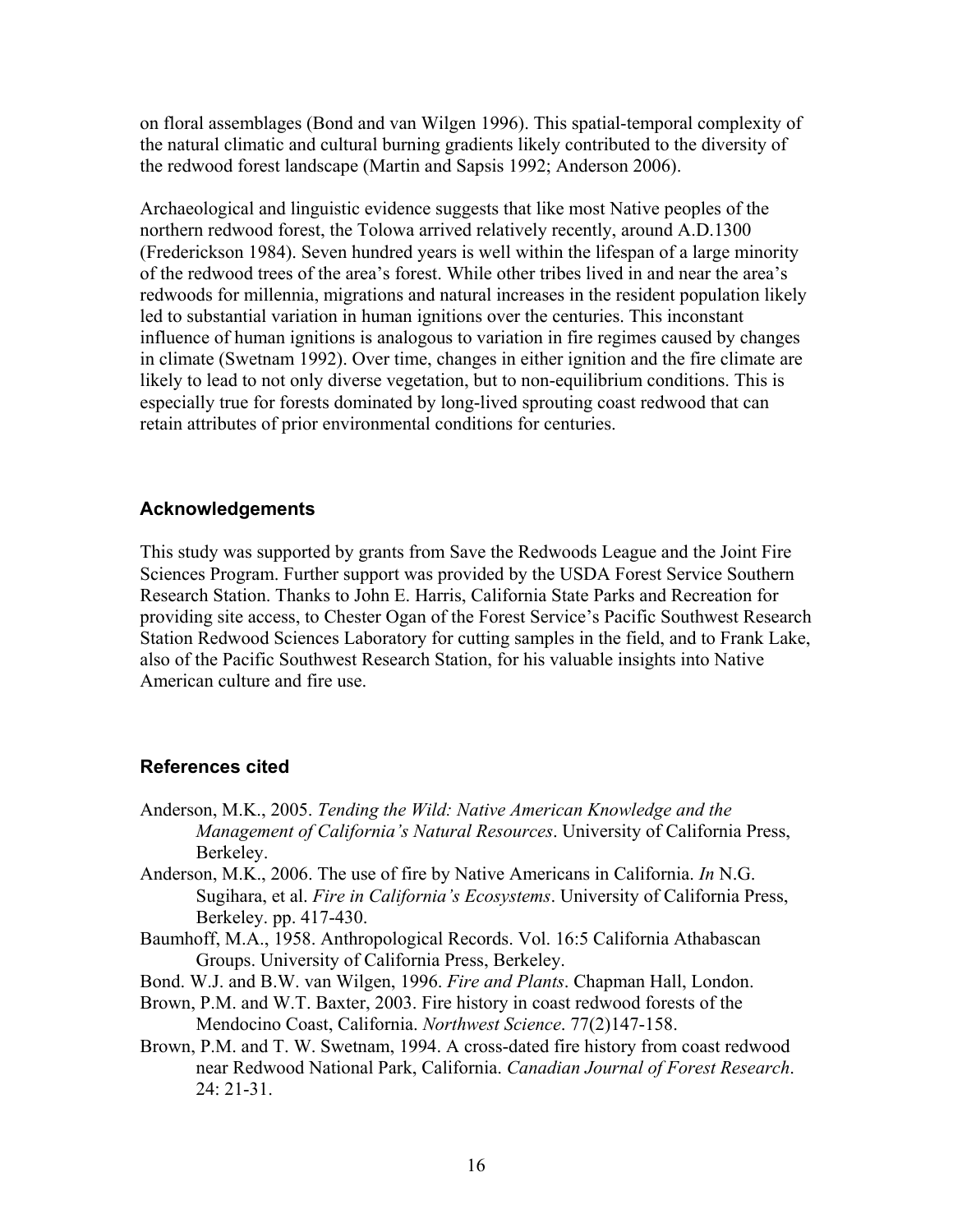Carroll, A.L. and E.S. Jules, 2005. Climatic assessment of a 580-year *Chamaecyparis lawsoniania* (Port Orford cedar) tree-ring chronology in the Siskiyou Mountains, USA. *Madroño* 52(2):114-122.

Cooper, W.S., 1917. Redwoods, rainfall and fog. *The Plant World*. 20(6):179-189.

- D'Arrigo, R., E. Cook, R. Wilson, R. Allan and M. Mann. In press. On the variability of ENSO over the past six centuries. Geophys. Res. Letters. Available online at http://www.ncdc.noaa.gov/paleo/recons.html.
- D'Arrigo, R., R. Villalba, and G. Wiles, 2001. Tree-ring estimates of Pacific decadal climate variability. *Climate Dynamics*, Volume 18, Numbers 3-4, pp. 219-224.
- Driver, H.E. 1939. Anthropological Records, Vol. 1:6. Cultural Element Distributions: X Northwest California. University of California Press, Berkeley.
- Drucker, P., 1937. The Tolowa and their Southwest Oregon Kin. University of California Publications in American Archaeology and Ethnology. 36(4):221-300.
- Filonczuk, M.K., D.R. Cayan and L.G. Riddle, 1995. Variability of marine fog along the California coast. Climate Research Division, Scripps Inst. of Oceanography, La Jolla, Calif. SIO Reference No. 95-2.
- Finney, M.A. 1996. Development of fire scar cavities on old-growth coast redwood. *In*. J. LeBlanc (technical coordinator) Proceedings of the conference on coast redwood forest ecology and management, June 18-20, 1996, Humboldt State University, Arcata, Calif. pp. 96-98.
- Finney, M.A. and R.E. Martin, 1989. Fire history in a Sequoia sempervirens forest at Salt Point State Park, California. *Canadian Journal of Forest Research*. 19:1451- 1457.
- Finney, M.A. and R.E. Martin, 1992. Short fire intervals recorded by redwoods at Annadel State Park, California. *Madroño*. 39(4) 251-262.
- Frederickson, D.A., 1984. The north coast region. In M.J. Moratto, *California Archaeology*. Academic Press, Orlando. pp.471-527.
- Fritz, E., 1931. The role of fire in the redwood region. *Journal of Forestry*. 29:939-950.
- Fritz, E., 1940. Problems in dating rings of California coast redwood. *Tree ring Bulletin*.  $6(3):19-21.$
- Gould, R., 1966. Indian and white versions of "The Burnt Ranch Massacre" *Journal of the Folklore Institute*. 3(1)30-42.
- Gould, R.A., 1975. Ecology and adaptive response among the Tolowa Indians of Northwestern California. *Journal of California Anthropology* 2(2): 149-170.
- Gould, R., 1978. Tolowa. *In* R.F. Heitzer, *Handbook of North American Indians, Vol. 8. California.*
- Gray, S.T., L.J. Graumlich, Betancourt, J.L. and G.T. Pederson, 2004. A tree-ring based reconstruction of the Atlantic Multidecadal Oscillation since 1567 A.D. *Geophysical Research Letters* 31: L12205.
- Heizer, R.F. and J.E. Mills, 1952. The four ages of Tsurai: a documentary history of the Indian villages on Trinidad Bay. University of California Press, Berkeley.
- Jacobs, D. F., D.W. Cole, and J.R.McBride, 1985. Fire history and the perpetuation of natural coast redwood ecosystems. *Journal of Forestry*. 83:494-497.
- Justham, S.A., 1974. The spatial distribution of fog/stratus in northern California; A descriptive and statistical analysis: Summer 1970. Ph.D. Dissertation. University of Illinois, Urbana-Champaign.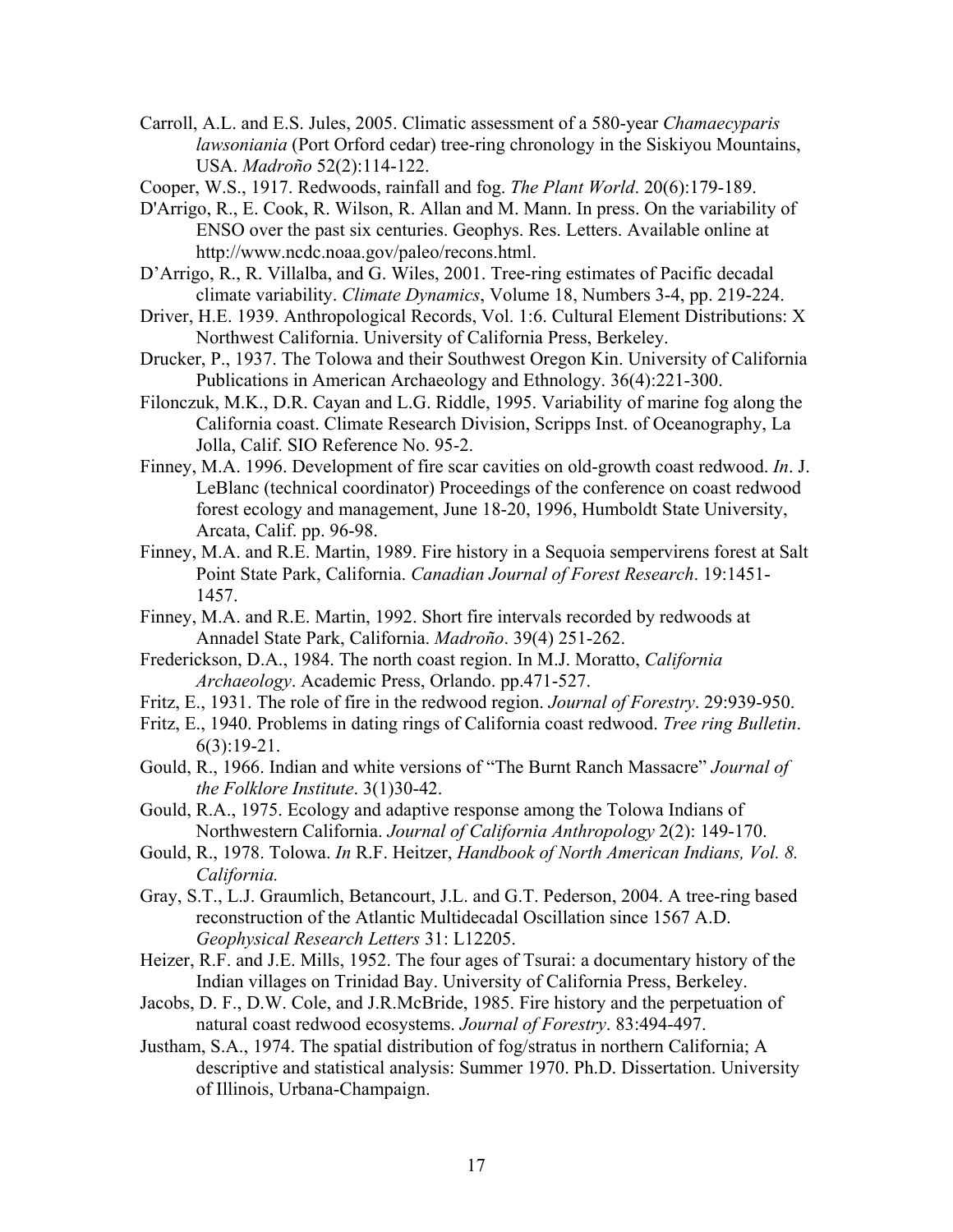- Keeley, J.E., 2002. Native American impacts on fire regimes of the California coastal ranges. *Journal of Biogeography*. 29:303-320.
- Kitzberger, T., P.M. Brown, E.K. Heyerdahl, T.W.Swetnam, and T.T. Veblen, 2007. Contingent Pacific-Atlantic ocean influence on multicentury wildfire synchrony over western North America. *Proceedings, National Academy of Science*. 104(2) 543-548.
- Lewis, H.T. 1973. Patterns of Indian burning in California: Ecology and Ethnohistory. Ballena Press Anthropological Papers 1.
- Lewis, O. 1943. *The Quest for Qual-a-wa-loo: A collection of diaries and historical notes pertaining to the early discoveries of the area now known as Humboldt County, California*. San Francisco, Calif.: privately published.
- MacDonald, G.M. and R.A. Case, 2005. Variations in the Pacific Decadal Oscillation over the past millennium. Geophysical Research Letters, 32: L08703, doi:10.1029/2005GL022478.
- Martin, R.E. and D.B. Sapsis, 1992. Fires as agents of biodiversity: pyrodiversity promotes biodiversity. In Symposium on biodiversity in northwestern California. R.R.Harris et al. (techn. coord.) *Wildland Resources Center Report 29.* University of California, Berkeley.
- Norman, S.P. and A. H. Taylor, 2003. Tropical and north Pacific teleconnections influence fire regimes in pine-dominated forests of north-eastern California, USA. *Journal of Biogeography*. 30:1081-1092.
- Norman, S.P. Fiori, R. and S. Underwood. 2003. Report to Save the Redwoods League on preliminary fire history research conducted within the area burned by the 2003 Canoe Fire.
- Olson Jr., D.F., D.F. Roy, G.A.Walters. 1990. Sequoia sempervirens (D.Don) Endl. *In* R.M Burns and B.H.Honkala (techn. cords.) *Silvics of North America Vol. 1. Conifers.* pp. 541-551.
- Oneal, C.B., J.D. Stuart, S.J. Steinberg, L.Fox III. 2006. Geographic analysis of natural fire rotation in the California redwood forest during the suppression era. *Fire Ecology* 2(1):73-99.
- Sawyer, J.O., S.C. Sillett, W.J.Libby, T.E. Dawson, J.H.Popenoe, D.L.Largent, R.VanPelt, S.D.Viers Jr., R.F. Noss, D.A. Thornburgh, P.Del Tredici. Redwood trees, communities, and ecosystems: A closer look. In R.F.Noss (ed.) *The Redwood Forest: History, ecology and conservation of the coast redwoods*. Island Press, Washington, D.C. pp. 81-118.
- Soil-Vegetation Map. 1952. USDA Forest Service Pacific Southwest Forest and Range Experiment Station. Quadrangles 9A-3,4 and 9D-2 and 9D-1.
- Stephens, S. L. and D. L. Fry. 2005. Fire history in coast redwood stands in the northeastern Santa Cruz Mountains, California. *Fire Ecology* 1(1): 2-19.
- Stillwater Sciences, 2002. Mill Creek Property Interim Management Recommendations. Prepared for Save-the-Redwoods League, San Francisco, California.
- Stuart, J.D. 1987. Fire history of an old-growth forest of *Sequoia sempervirens* (Taxodiaceae) forest in Humboldt Redwoods State Park, California. *Madroño*. 34(2):128-141.
- Stuart, J.D. and S.L. Stephens. 2006. North Coast Bioregion. In .N.G. Sugihara et al. *Fire in California's Ecosystems*. University of California Press, Berkeley. pp. 147-169.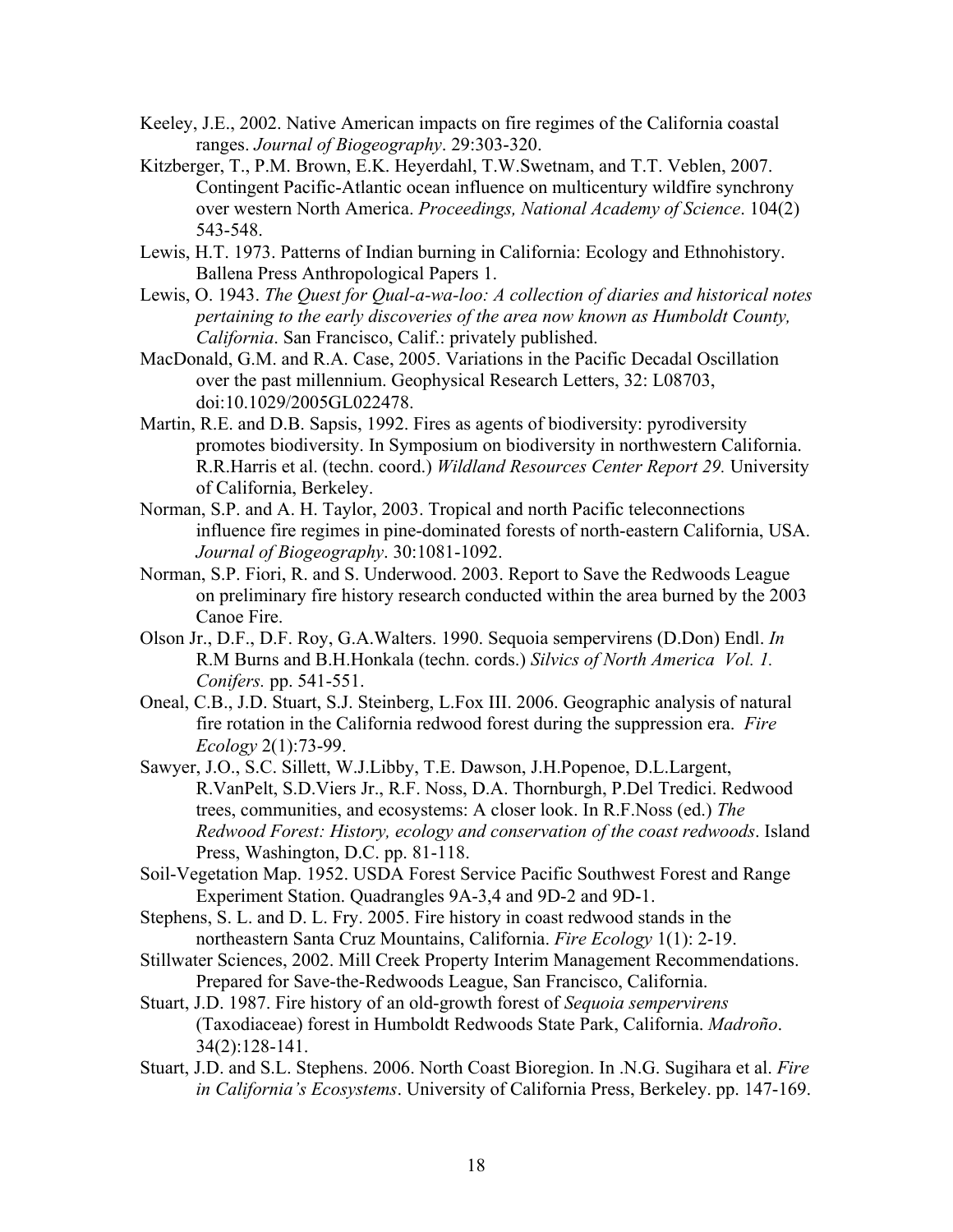- Swetnam, T. W. 1993. Fire history and climate change in giant sequoia groves. *Science*. 262:885-889.
- Thornton, R. 1984. Social organization and the demographic survival of the Tolowa. *Ethnohistory*. 31(3):187-196.
- Underwood, S., L. Arguello & N. Siefkin. 2003. Restoring ethnographic landscapes and natural elements in Redwood National Park. *Ecological Restoration* 21:278-283.
- Vale, T.R, 2002. The pre-European landscape of the United States: Pristine or humanized? In T.R. Vale (ed.) *Fire, Native Peoples, and the Natural Landscape*. Island Press, Washington. pp. 1-39.
- Viers Jr. S.D., 1980a. The role of fire in northern coast redwood forest dynamics. In. Proc. Second Conf. Scientific Research in National Parks (Nov. 26-30, 1979) San Francisco, Ca\_ vol. 10: Fire Ecology, National Park Service, Washington D.C. pp. 190-209.
- Viers Jr., S.D., 1980b. The influence of fire in coast redwood forests. Proceedings of the fire history workshop, Oct 20-24, 1980. Tucson, Az. USDA Forest Service GTR-RM81.
- Viers Jr. S.D., 1982. Coast redwood forest: Stand dynamics, successional status and the role of fire. In Means, J. E. (ed.) Forest Succession and stand development research in the northwest. Forest Research Laboratory: Oregon State University, Corvallis, OR. Pp.119-141.
- Viers Jr. S.D., 1996. Ecology of the coast redwood. *In*. J. LeBlanc (technical coordinator) Proceedings of the conference on coast redwood forest ecology and management, June 18-20, 1996, Humboldt State University, Arcata, Calif. pp. 9-12.
- Waterman, T.T. 1920. Yurok Geography. University of California Publications in American Archaeology and Ethnology 16(5):177-315.
- Weber 1926. Redwood Cutover Lands. Map on file, USDA Forest Service Pacific Southwest Research Station, Redwood Sciences Laboratory.
- Westerling, A.L., H.G.Hildalgo, D.R. Cayan, and T.W. Swetnam, 2006. Warming and earlier spring increases western forest wildfire activity. *Science*. 313(5789):940- 943.
- Zielinski, W.J. and S.T. Gellman, 1999. Bat use of remnant old-growth redwood stands. *Conservation Biology*. 13(1): 160-167.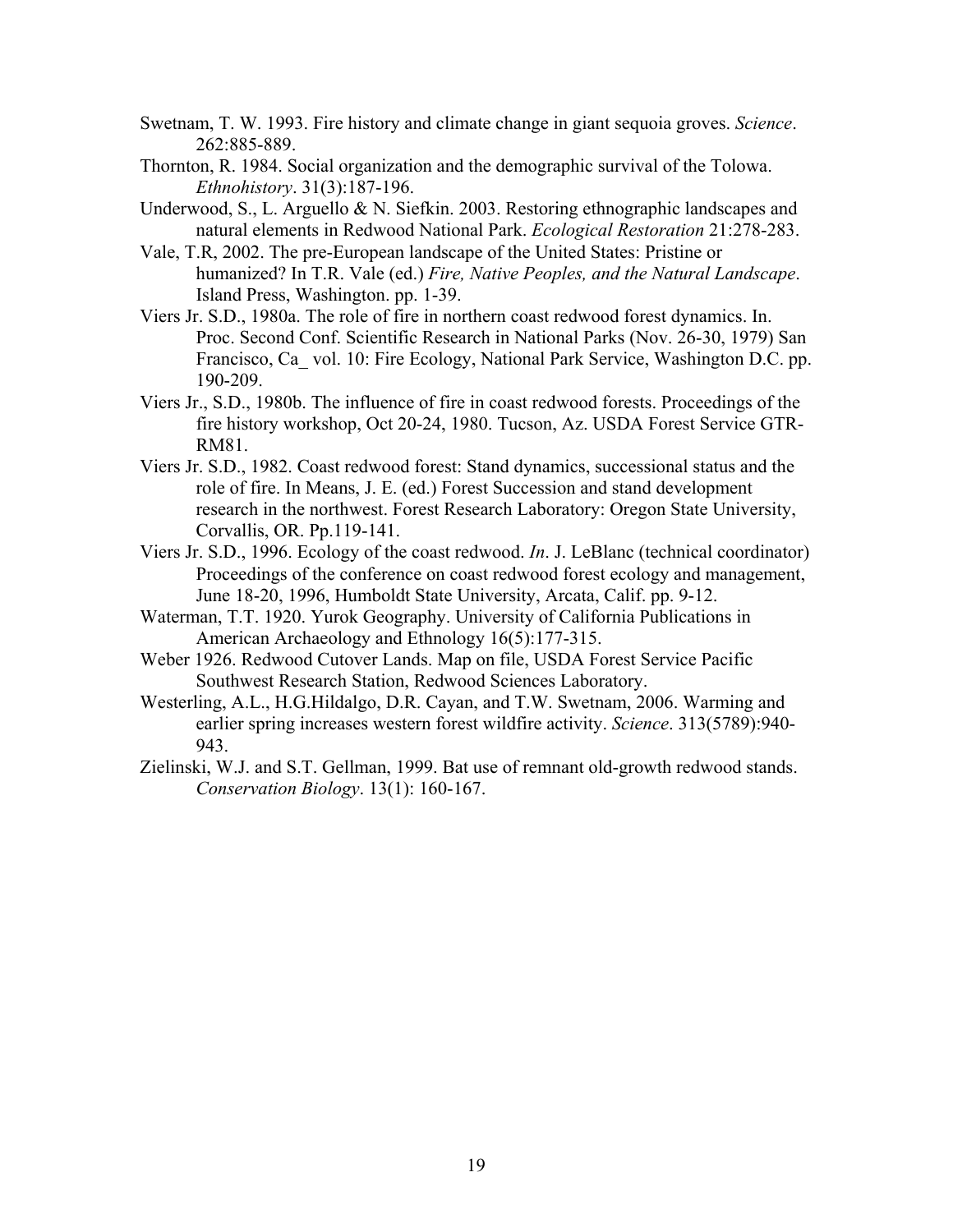**Figure 1:** Map of the Mill Creek study area within Del Norte Coast Redwoods State Park showing the locations of fire scar collection sites (red triangles) and age plots (green circles). The background is a topography-based moisture index (TIMI) ranging from blue (wet), to green (mesic), to yellow (dry) and red (very dry). See text for explanation.

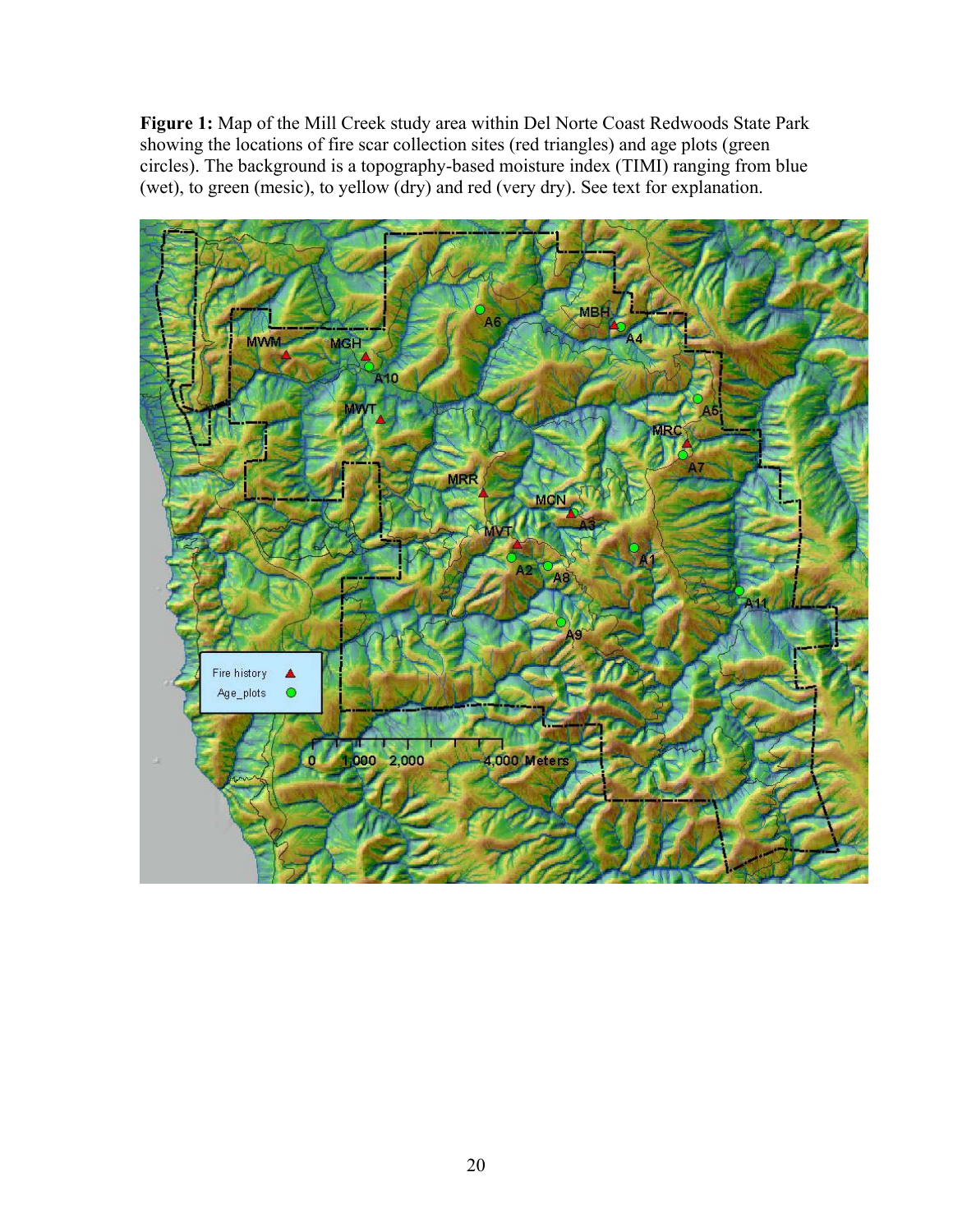**Figure 2:** Composite fire scar chronologies for eight sites in the Mill Creek study area. Squares represent individual fire events and open diamonds show tree establishment dates and the beginning of the fire record. The horizontal grey lines represents the composite period of record for each site during which fires were capable of leaving a record had they burned.



**Figure 3:** Distribution of fire intervals among all eight sites before 1920. Earliest period varies by site. Long and moderate intervals may reflect extensive fire-free periods or periods with fire that failed to scar trees.

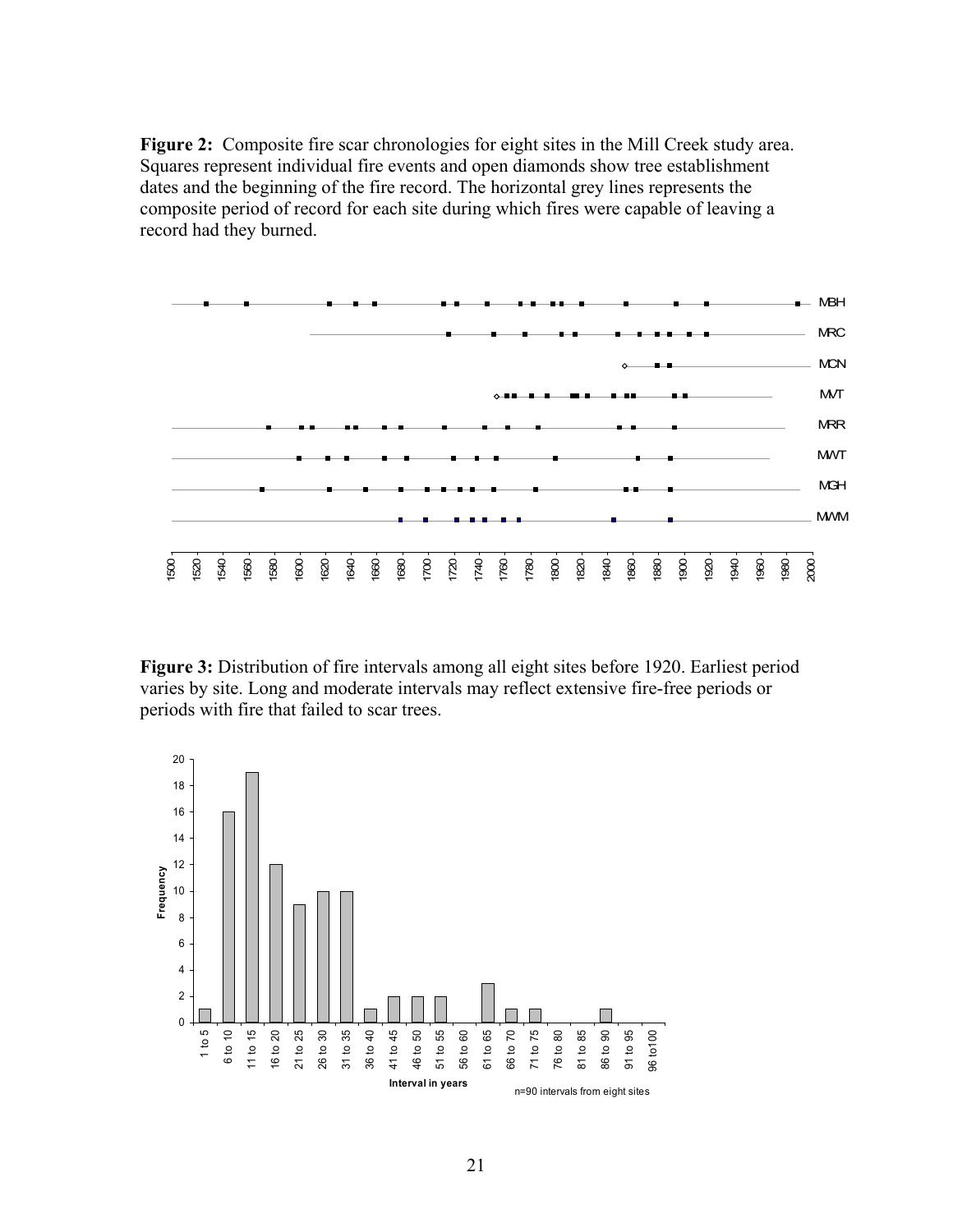**Figure 4:** Mean fire return intervals for seven sites during the 1700-1849 period (from Table 2) displayed along two moisture gradients: a topography-based moisture index (TIMI: 0 dry to 100 wet) and the site's location relative to the coast. The wettest sites are in the upper left of each graph; the driest are in the lower right.

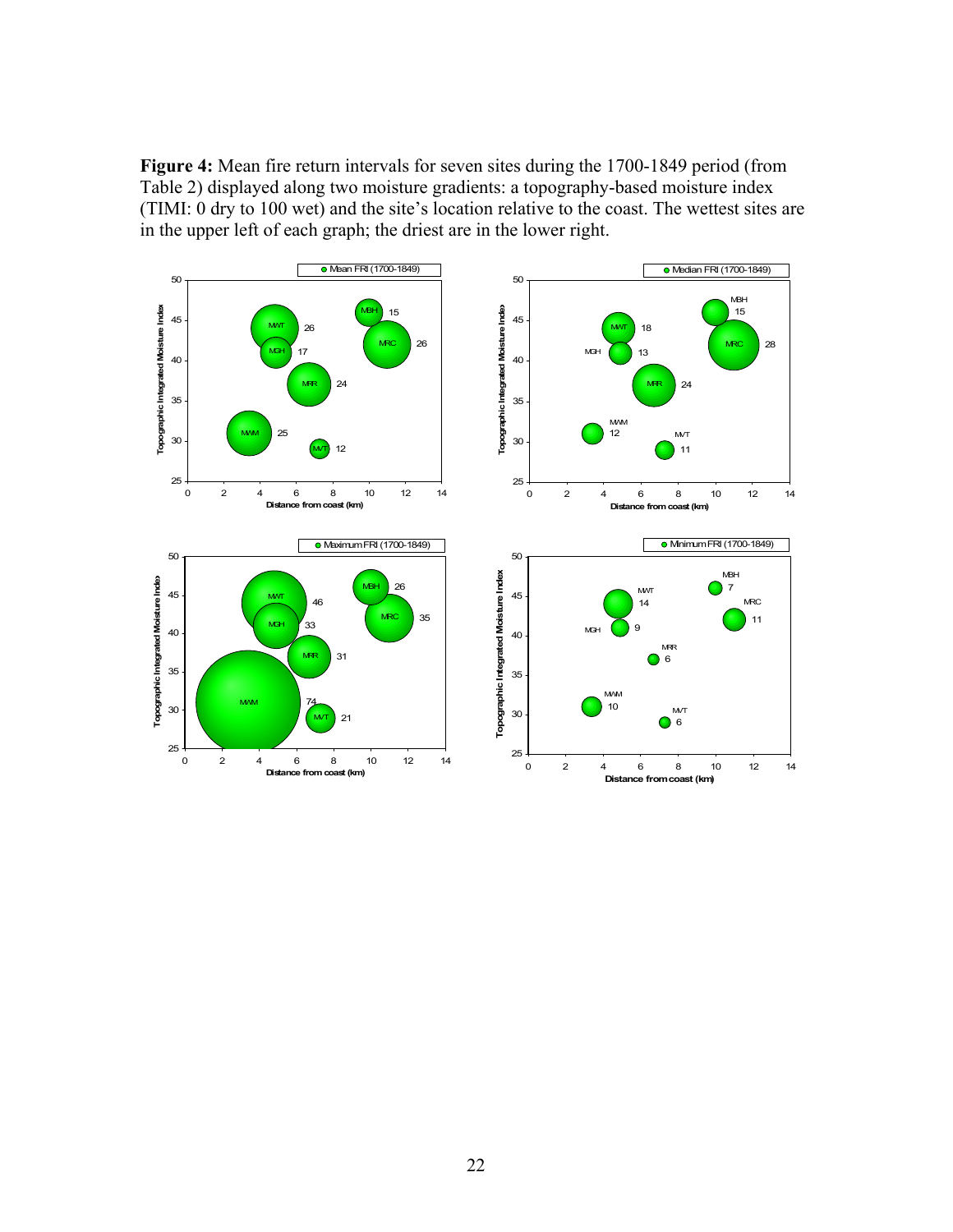**Figure 5:** Mean fire interval prior to fires occurring during different portions of the growing season. *Early* is lighter colored earlywood, *Late* is darker latewood forming near the end of the growing season and *Dormant* scars formed after growth ended for that year. Prior to 1850, fires occurring early in the fire season are more frequent than those after 1850. This relationship was reversed after the arrival of Euro-American settlers. See Table 3 for details.

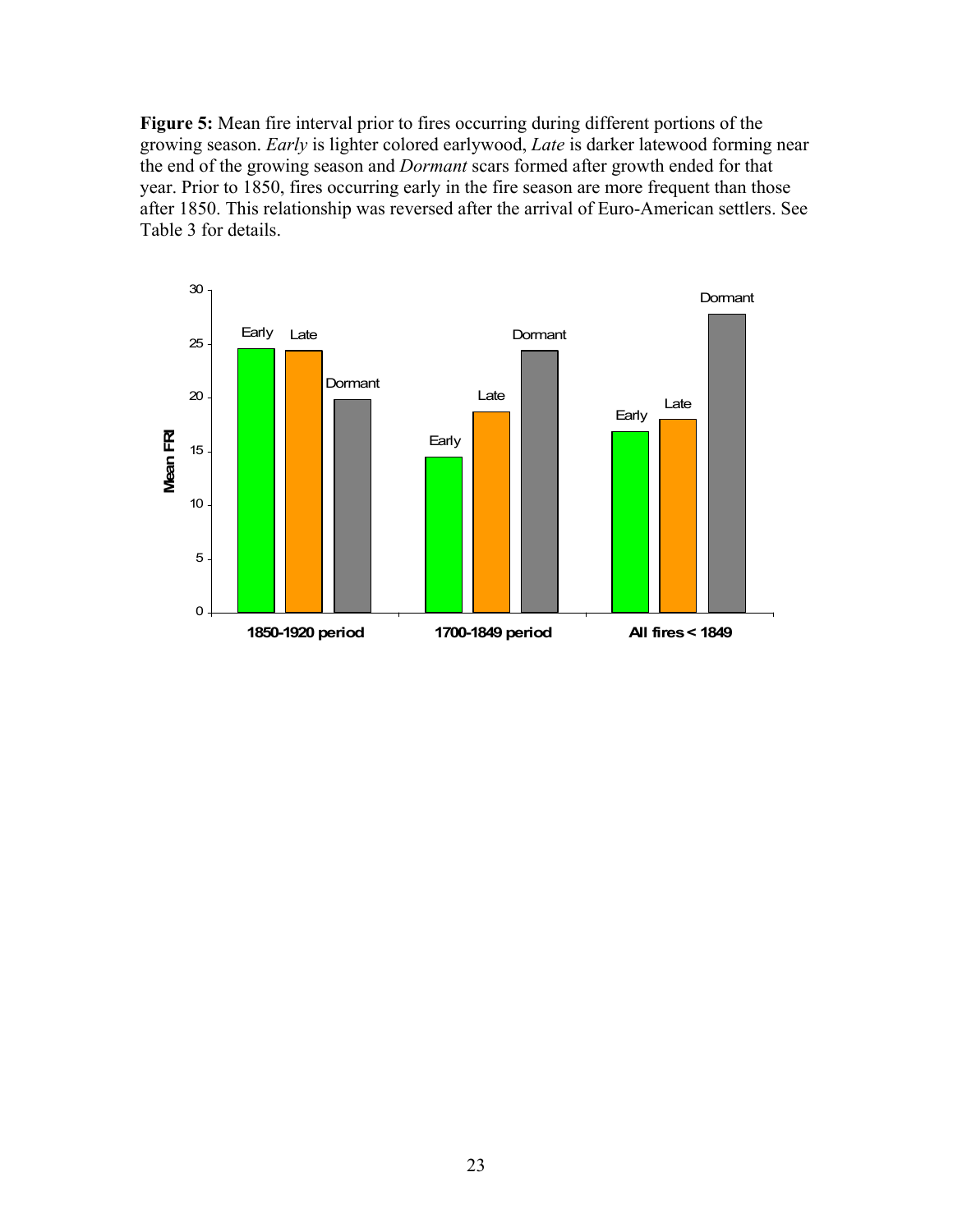**Plot 1: Howard Rd** DF **Plot 2: Visser Rd**  $\overline{\mathbf{M}}$ KP **DF**  Number of stumps **Number of stumps** Number of stumps **Number of stumps NNV**   $\Box$   $\mathfrak{g}$ <1800 1830<br>1840<br>1850 1980<br>1980 1981 1982 1983 1993<br>1993 1994 1995 1998 <1800 ទ<br>ទ<br>ទ ខ្ល<br>ខេ 1980<br>1980<br>1990 **Upper limit of 5-year age class Upper limit of 5-year age class Plot 4: Bald Hill RW Plot 3: Childs Hill N EXP DF DF**  Number of stumps **Number of stumps** Number of stumps **Number of stumps**  $\overline{6}$   $\overline{2}$  $\overline{0}$  $\overline{0}$  <1800 <1800 ទ<br>ទ<br>ទ 198<br>1989<br>1999 1860 1900<br>1910<br>1920 1990 **Upper limit of 5-year age class Upper limit of 5-year age class Plot 5: um deadend Plot 6: Teran Gulch RW ODF DF**  Number of stumps **Number of stumps Number of stumps**  $\overline{6}$  <1800 <1800 1920<br>1920<br>1930 1820 1840 1850 1920 1930 **Upper limit of 5-year age class Upper limit of 5-year age class**

**Figure 6:** Age structure of recently harvested units in the Mill Creek study area of Del Norte Coast Redwoods State Park. Age plot locations are shown on Figure 1.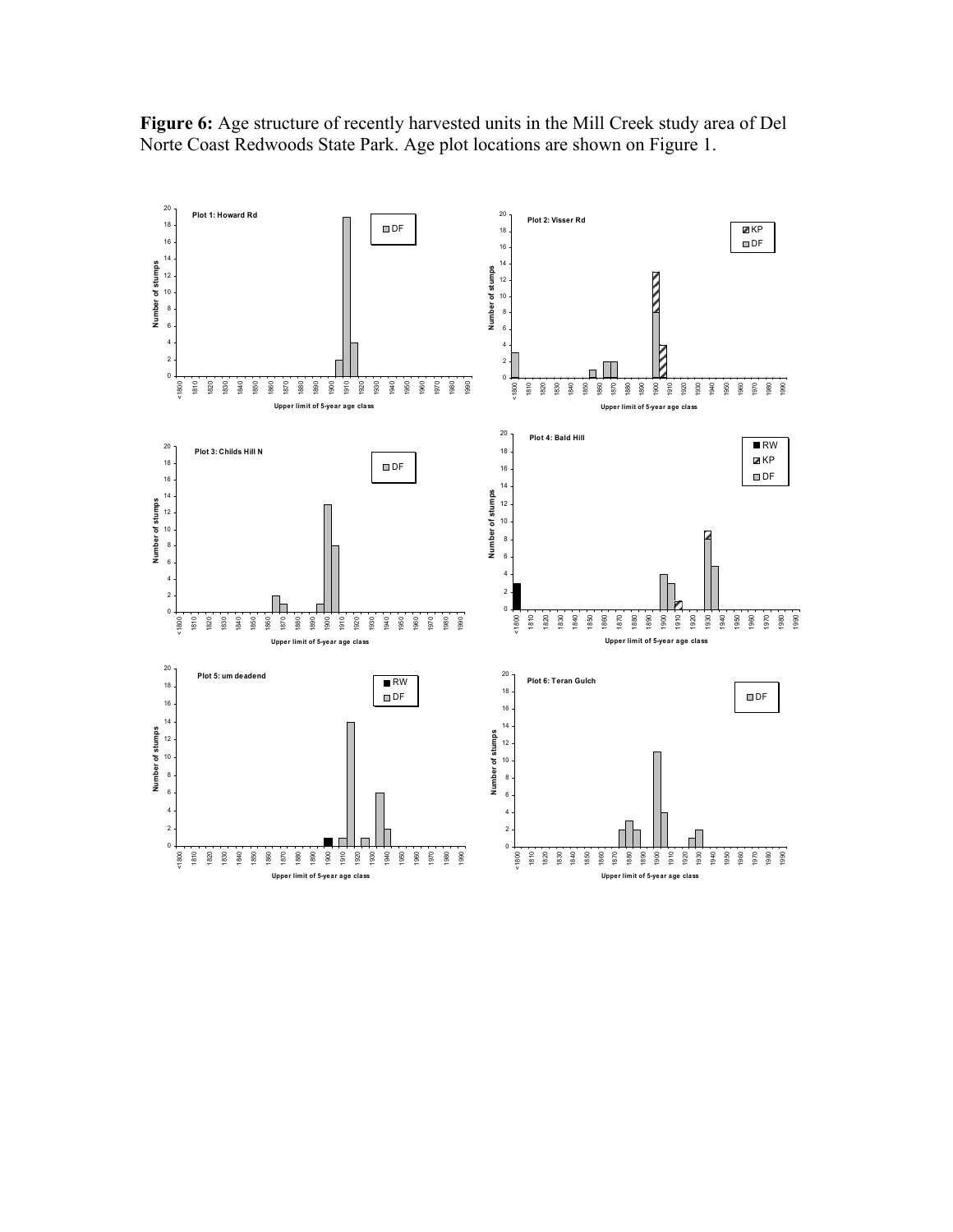# (Figure 6 continued)

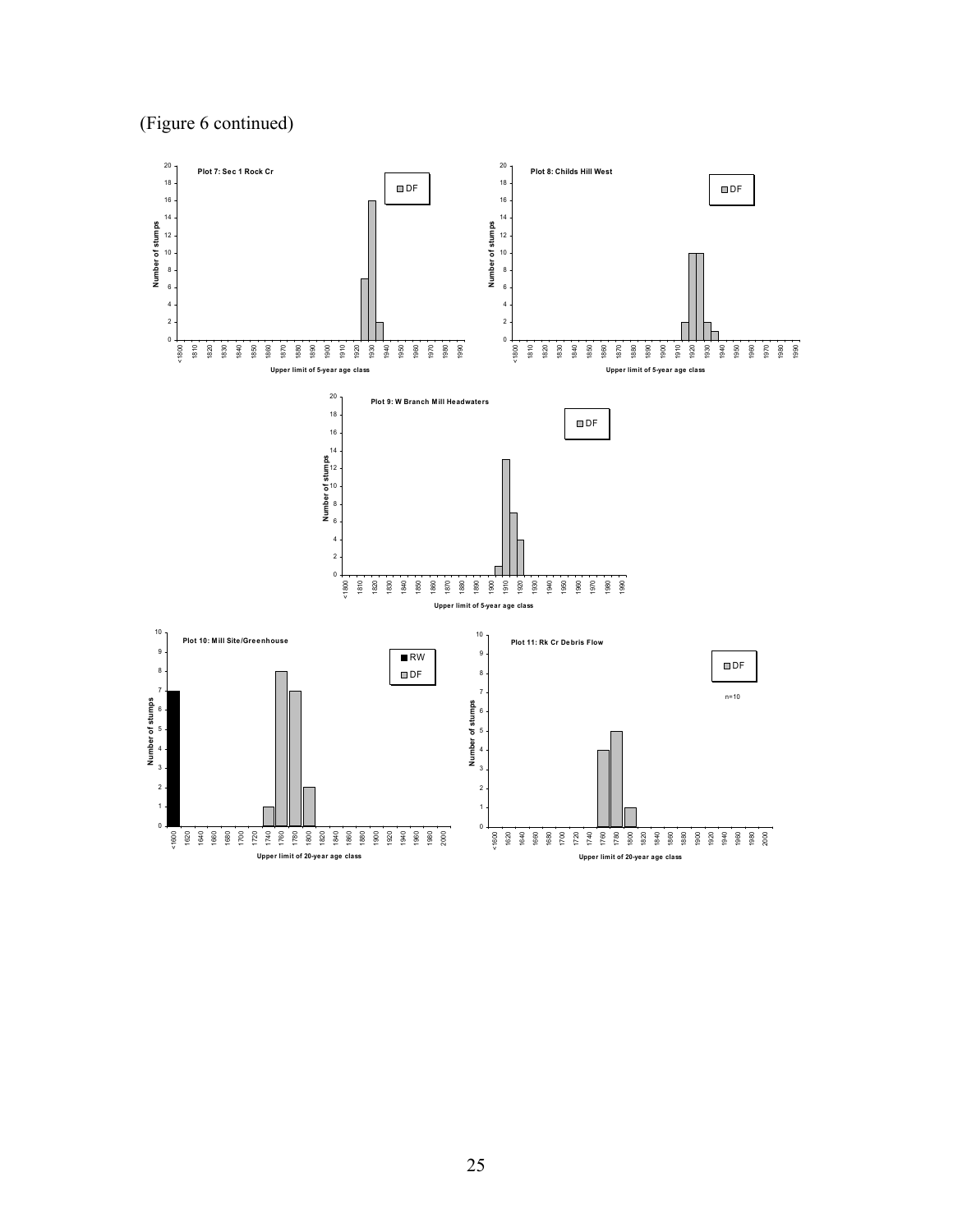

**Figure 7:** Age-diameter relationship of Douglas fir (Pseudotsuga menziesii) from 11 plots.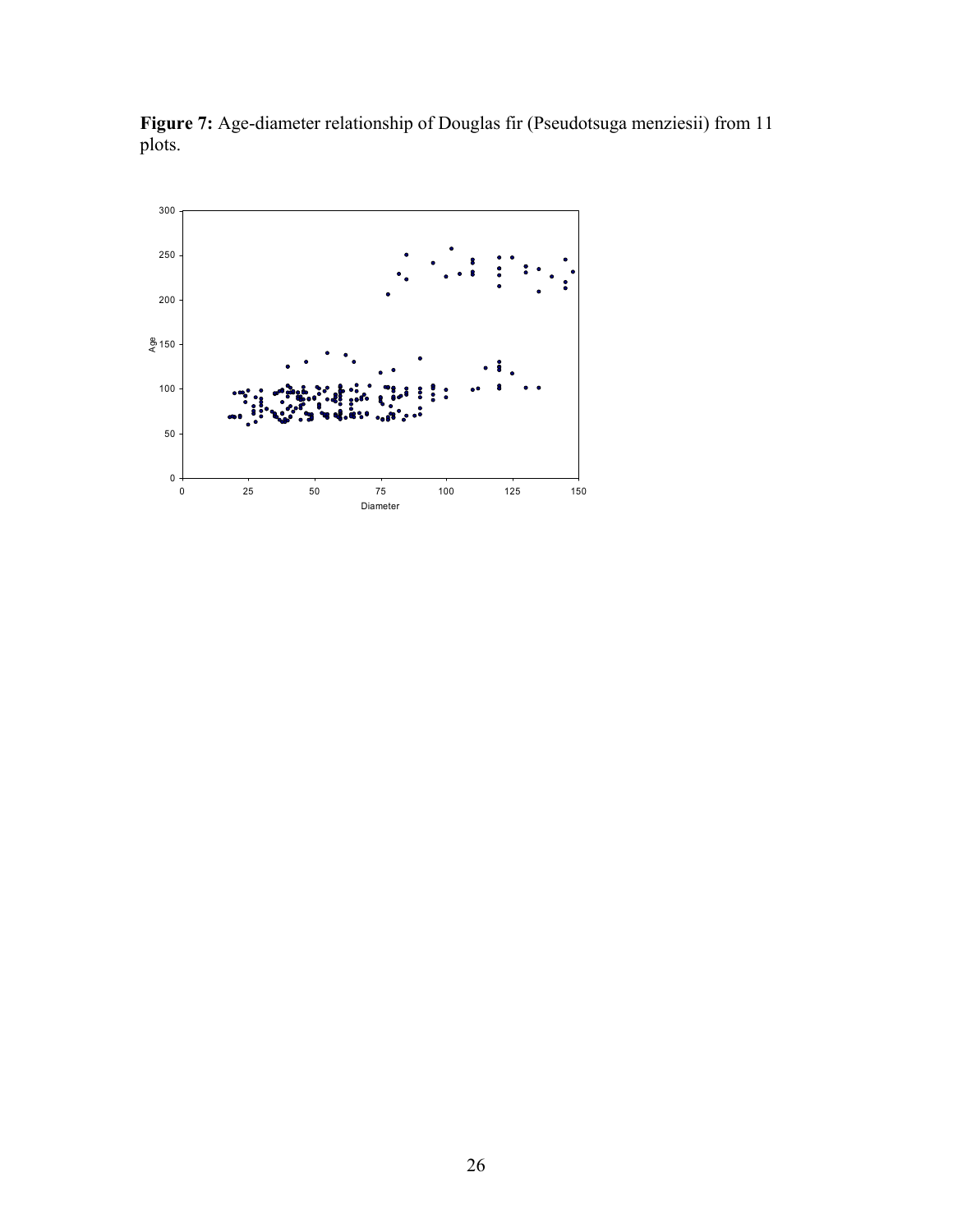**Figure 7:** Climate reconstructions and fire history for an interior site (MBH) and a more coastal site (MGH). The y-axis represents the z-score for A and reported values for the others.



**E.** Atlantic Multi-decadal Oscillation (Gray et al.) Red bar is  $+$  AMO phase, blue is  $-$ , gray is not significant



**B.** Niño3 Index (D'Arrigo et al.)



**D.** Pacific Decadal Oscillation (MacDonald & Case)

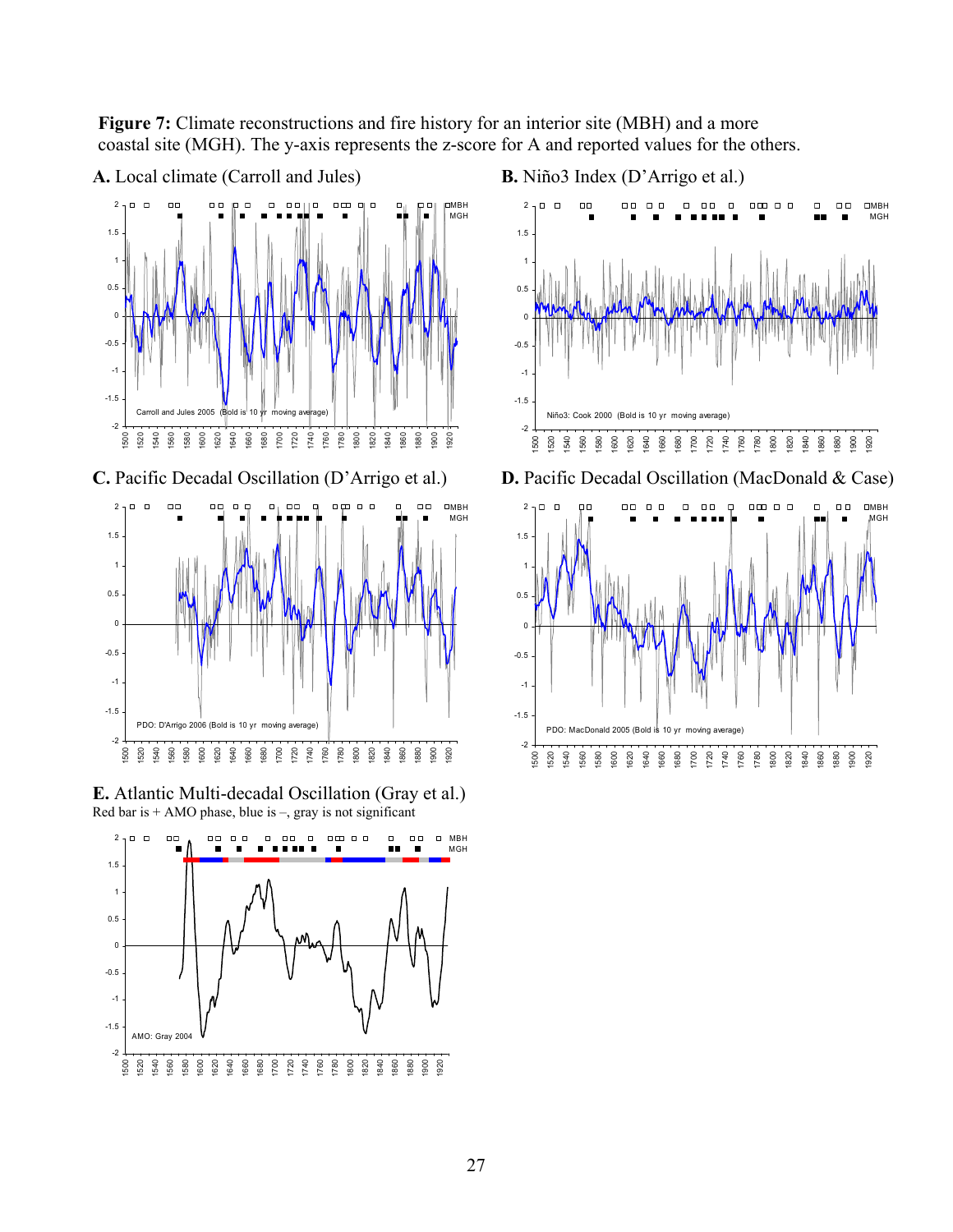**Figure 8:** Days reporting heavy fog (visibility <0.4 km (0.25 mi)) during the July through October fire season, Eureka, California, 1887-2002.

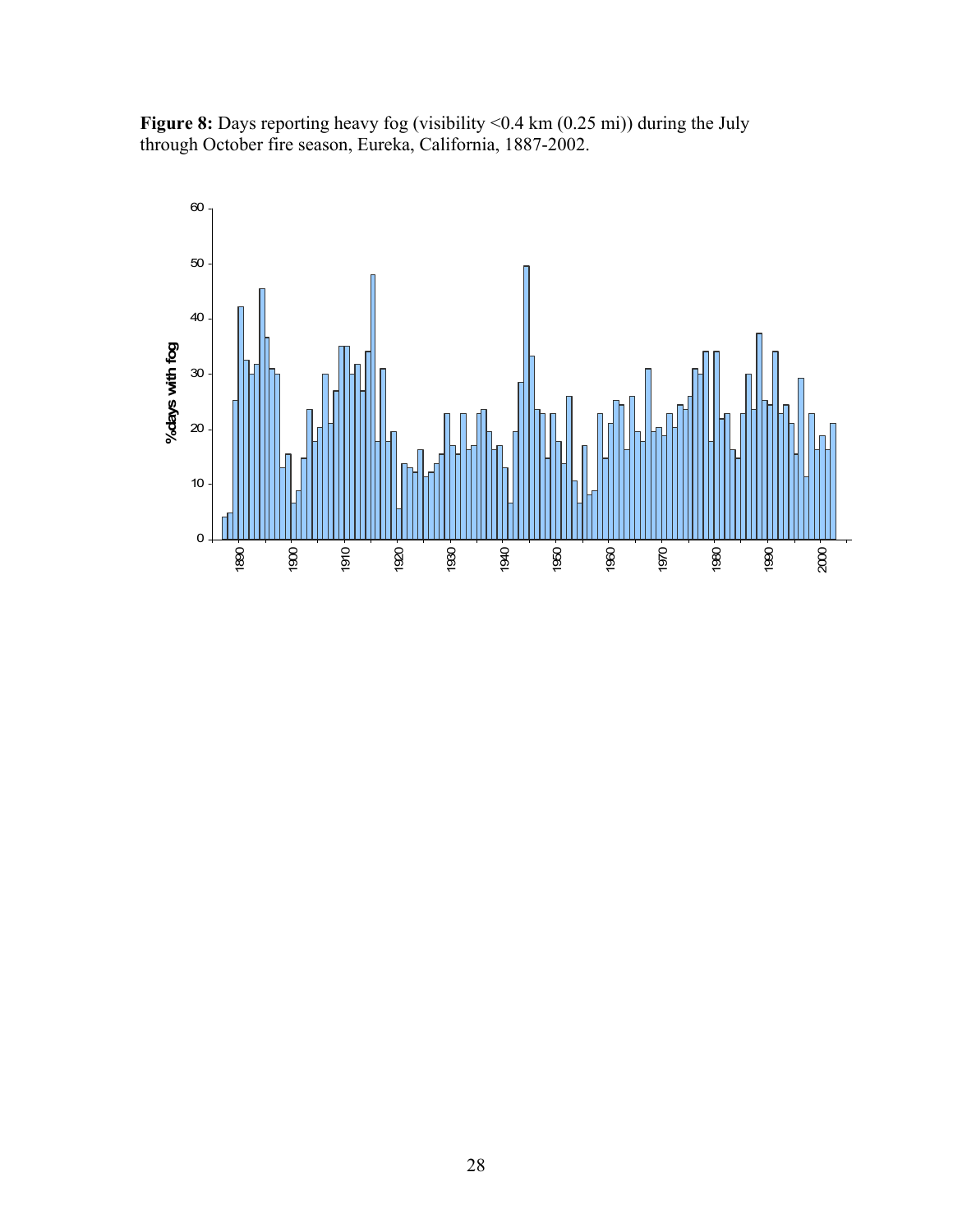**Figure 9:** A 1958 aerial photograph showing the pre-logging emergent redwood forest structure in and around plot 4 (MBH) in the northeastern portion of the study area. During the century and a half before 1850, fires burned through this redwood forest with 7-26 year intervals.

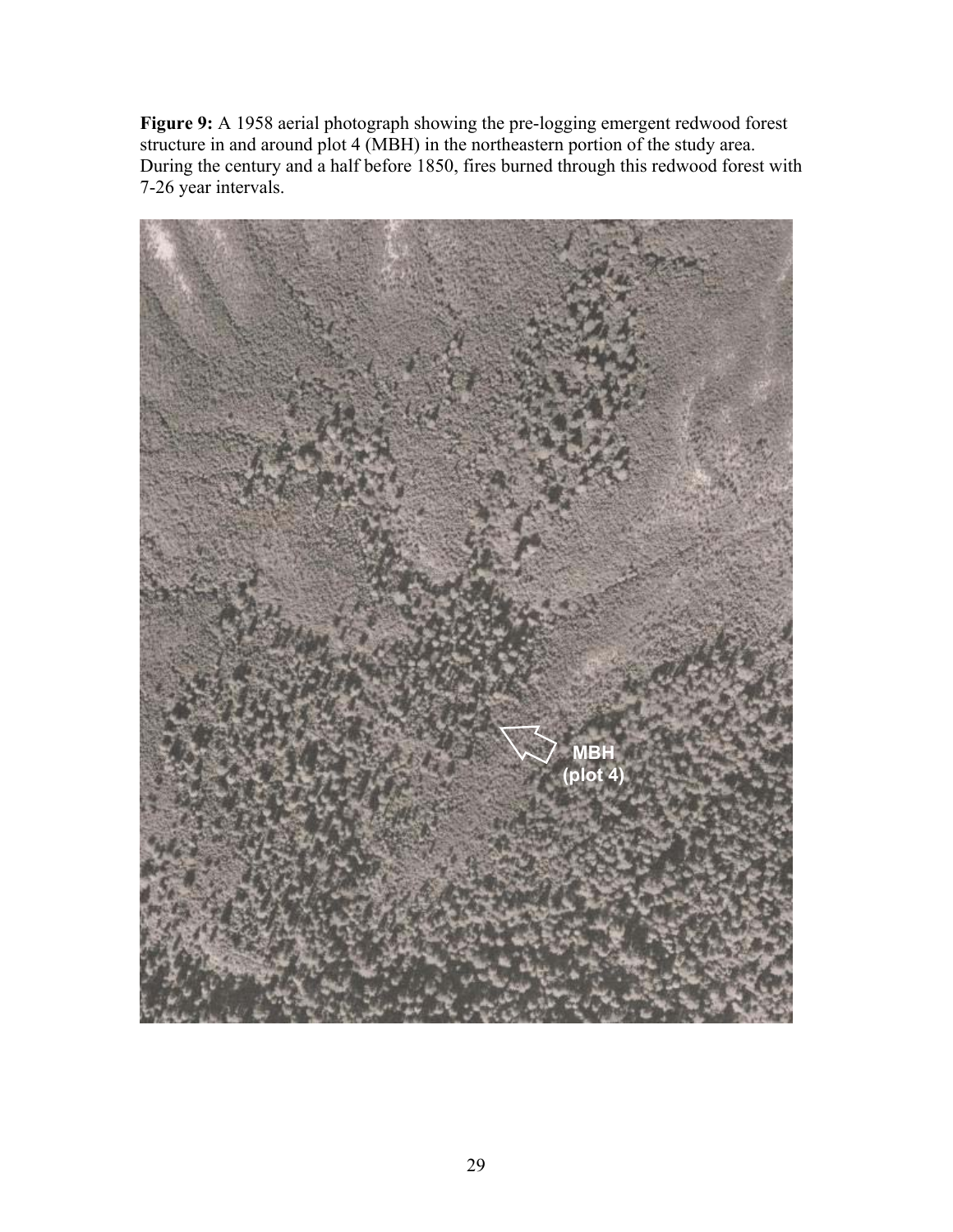**Table 1**: Mean point fire return intervals (from scars on individual trees) reported from coast redwood forests.

| <b>Authority</b>           | Location                     | <b>Fire severity</b><br>(stated or implied) | Mean point fire<br>return interval<br>(years) |
|----------------------------|------------------------------|---------------------------------------------|-----------------------------------------------|
| Viers (1982)               | Del Norte and northern       | Low (humid sites)                           | 125-500 (humid)                               |
|                            | <b>Humboldt Counties</b>     | Mixed (xeric sites)                         | $50$ (xeric)                                  |
| Brown and                  | <b>East of Prairie Creek</b> | Low                                         | 21                                            |
| Swetnam (1994)             | State Park, Humboldt Co.     |                                             |                                               |
| Norman et al.              | Canoe Creek watershed,       |                                             |                                               |
| (2004)                     | Humboldt Redwoods            | Low                                         | $9 - 25$                                      |
|                            | <b>State Park</b>            |                                             |                                               |
| Brown and                  | Mendocino coast              | Low                                         | $9 - 20$                                      |
| Baxter (2003)              |                              |                                             |                                               |
| Finney and                 | <b>Salt Point State Park</b> | Low                                         | $20-29$                                       |
| <b>Martin</b> (1989)       |                              |                                             |                                               |
| Finney and                 | <b>Annadel State Park</b>    | Low                                         | $6 - 23$                                      |
| <b>Martin</b> (1992)       |                              |                                             |                                               |
| Jacobs et al.              | Muir Woods National          | Low                                         | $22 - 27$                                     |
| (1985)                     | Monument                     |                                             |                                               |
| Stephens and Fry<br>(2005) | Santa Cruz Mountains         | Low                                         | $6 - 45$                                      |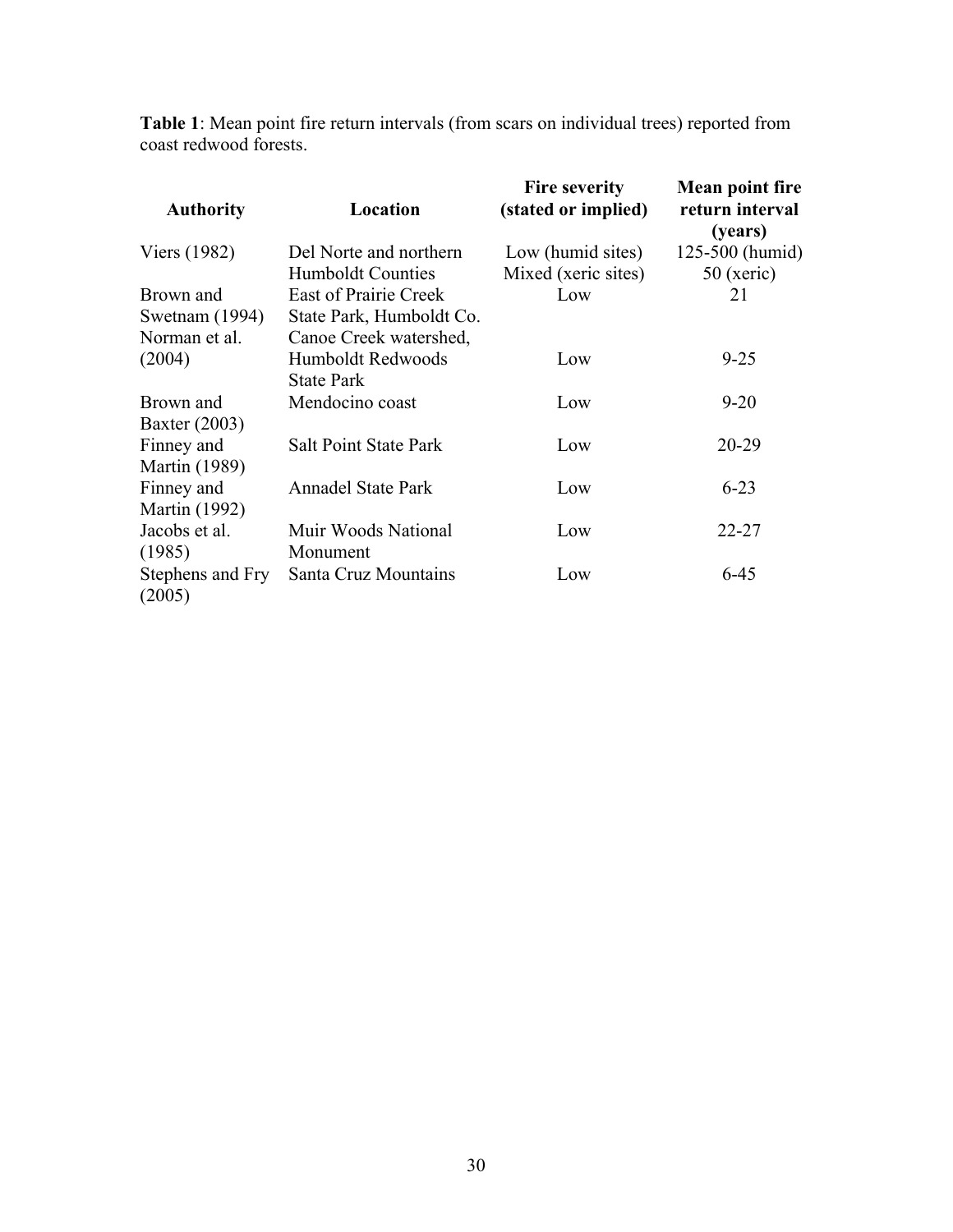**TABLE 2:** Environmental and ecological attributes of fire history sites in the Mill Creek study area. TIMI is a topographic moisture index (see text for explanation). Logging date is from logging company records and was confirmed on several sites with tree ring analysis. Soil-vegetation classification provides structural dominance (relative species order) and compositional information (tree species are RW=Redwood; DF=Douglas fir; TO=Tanoak; PM=Pacific Madrone; WH=Western Hemlock; and GC=Giant Chinquapin). UTM coordinates for these sites are provided in Appendix 1.

| <b>Site</b> | <b>Distance</b><br>to coast<br>(km) | <b>Elevation</b><br>(m) | <b>Slope</b><br>aspect<br>(octant) | <b>TIMI</b><br>value | Logging<br>date | <b>Late-1950s</b><br>soil-vegetation<br>classification |
|-------------|-------------------------------------|-------------------------|------------------------------------|----------------------|-----------------|--------------------------------------------------------|
| MWM         | 3.4                                 | 260                     | South                              | 31                   | 1957            | TO-RW-DF*                                              |
| <b>MGH</b>  | 4.9                                 | 115                     | Southwest                          | 41                   | 1991            | DF-RW                                                  |
| <b>MWT</b>  | 4.8                                 | 195                     | Northeast                          | 44                   | 1967            | RW-WH-DF                                               |
| <b>MRR</b>  | 6.7                                 | 410                     | Northeast                          | 37                   | 1980            | RW-TO                                                  |
| <b>MVT</b>  | 7.3                                 | 545                     | South                              | 29                   | 1967            | <b>TO-RW</b>                                           |
| <b>MCN</b>  | 8.4                                 | 500                     | North                              | 36                   | 1999            | <b>TO-PM-DF</b>                                        |
| <b>MRC</b>  | 11.0                                | 495                     | North                              | 42                   | 1995            | TO-PM-RW-DF                                            |
| <b>MBH</b>  | 10.0                                | 400                     | West                               | 46                   | 2000            | TO-PM-GC-RW-DF                                         |

\* This site was logged shortly before the field survey occurred. The probable old-growth composition and structure is inferred from the tree species indicated in the post logging survey and recent (2006) observations of stumps and tanoak sprouts at the site.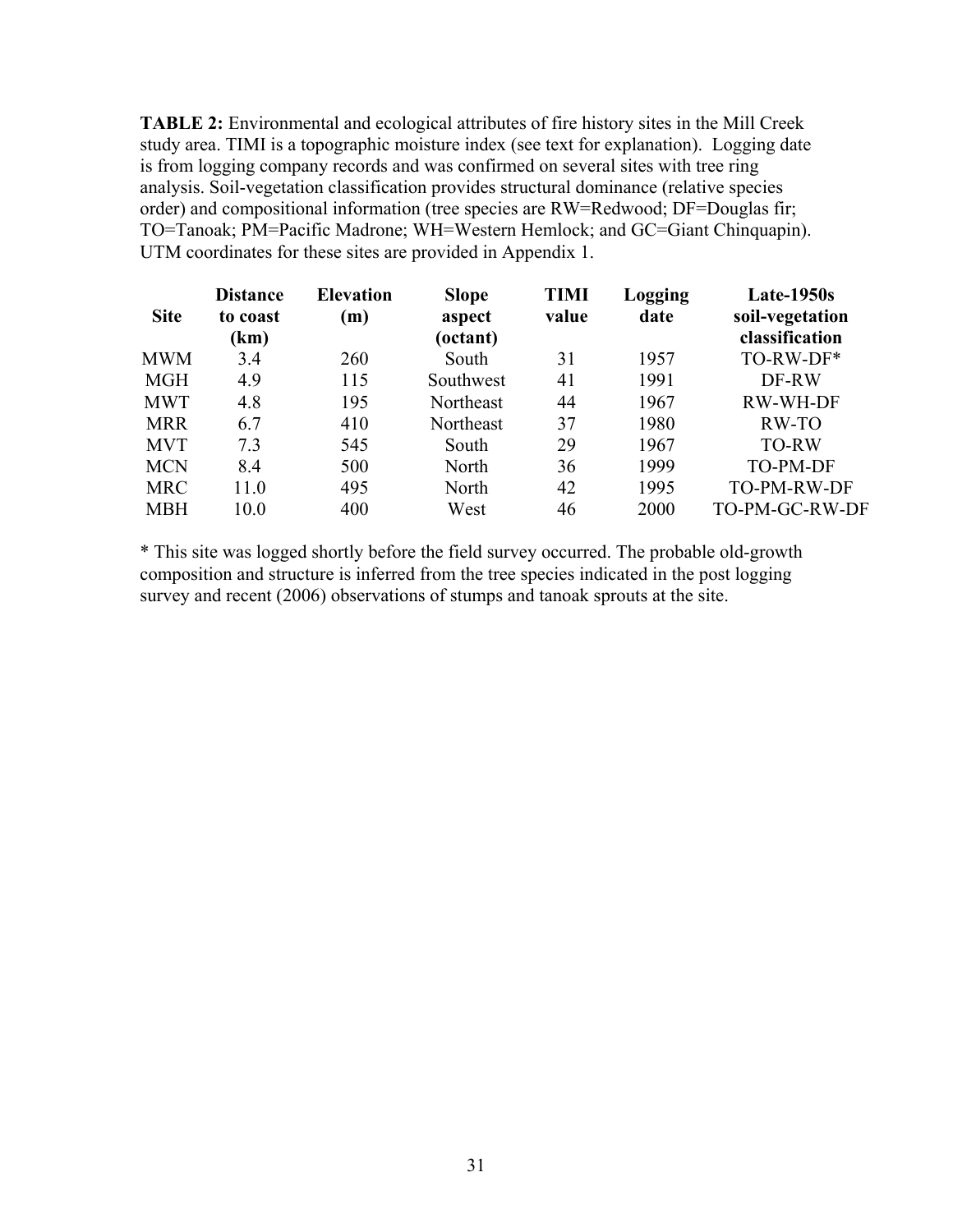**TABLE 3:** Composite fire intervals from eight sites in the Mill Creek study area. Fire scar dates either reflect true calendar dates or they are within a few years because only a portion of samples could be crossdated due to limited interannual variation and partiallyabsent rings. # Trees used refers to the trees used to generate the composite record.

|                                  | <b>MWM</b>  | <b>MGH</b>     | <b>MWT</b>   | <b>MRR</b>     | <b>MVT</b>     | <b>MCN</b>     | <b>MRC</b>     | <b>MBH</b>     | <b>GRAND</b> |
|----------------------------------|-------------|----------------|--------------|----------------|----------------|----------------|----------------|----------------|--------------|
| # TREES USED:                    | 3           | $\overline{2}$ | 4            | $\overline{2}$ | 3              | $\overline{2}$ | $\overline{2}$ | 3              | 21           |
| AREA (ha):                       | 1.0         | 0.25           | 0.25         | 0.5            | 0.25           | 0.25           | 1.0            | 1.0            | ---          |
| <b>PERIOD 1850-1920</b>          |             |                |              |                |                |                |                |                |              |
| Frequency                        |             |                |              |                |                |                |                |                |              |
| (yrs/fire)                       | 71          | 23.7           | 35.5         | 23.7           | 17.8           | 22.0**         | 14.2           | 17.8           | 28.2         |
| Mean                             | ---         | 17.5           | 25.0         | 21.5           | 15.3           | 17.5           | 13.0           | 21.0           | 18.7         |
| Median                           | ---         | 17.5           | 25.0         | 21.5           | 9.0            | 17.5           | 13.5           | 24.0           | 17.5         |
| Standard Dev.                    | ---         | 13.4           | $---$        | 14.8           | 14.6           | 12.0           | 2.9            | 8.9            | ---          |
| Max. Interval                    | $---$       | 27             | 25           | 32             | 32             | 26             | 16             | 28             | 32           |
| Min. Interval                    | ---         | 8              | 25           | 11             | 5              | 9              | 9              | 11             | 5            |
| # Intervals                      | $\mathbf 0$ | $\overline{2}$ | $\mathbf{1}$ | $\overline{2}$ | 3              | $\overline{2}$ | 4              | 3              | 17           |
| <b>PERIOD 1700-1849</b>          |             |                |              |                |                |                |                |                |              |
| Frequency                        |             |                |              |                |                |                |                |                |              |
| (yrs/fire)                       | 25.0        | 25.0           | 37.5         | 37.5           | $10.4*$        | ---            | 25.0           | 18.8           | 25.6         |
| Mean                             | 24.6        | 17.0           | 26.3         | 24.3           | 11.5           | $---$          | 26.4           | 15.4           | 20.8         |
| Median                           | 12          | 13             | 18           | 24             | 11             | ---            | 28.0           | 15.0           | 15.0         |
| Standard Dev.                    | 27.67       | 9.38           | 17.10        | 6.51           | 4.72           | ---            | 9.5            | 7.3            | ---          |
| Max. Interval                    | 74          | 33             | 46           | 31             | 21             | ---            | 35             | 26             | 74           |
| Min. Interval                    | 10          | 9              | 14           | 6              | $6\phantom{1}$ | ---            | 11             | $\overline{7}$ | 6            |
| # Intervals                      | 5           | 5              | 3            | 3              | 8              | ---            | 5              | $\overline{7}$ | 36           |
| <b>TOTAL PERIOD THROUGH 1920</b> |             |                |              |                |                |                |                |                |              |
| Frequency                        |             |                |              |                |                |                |                |                |              |
| (yrs/fire)                       | 26.8        | 30.6           | 29.0         | 24.6           | 12.8           | 22.0           | 18.5           | 23.1           | 23.4         |
| Mean                             | 26.4        | 30.6           | 28.9         | 24.4           | 12.3           | 17.5           | 20.1           | 24.4           | 23.1         |
| Median                           | 17.5        | 27.0           | 24.0         | 24.0           | 10.0           | 17.5           | 16.5           | 22.0           | 19.8         |
| Standard Dev.                    | 22.2        | 21.9           | 15.8         | 14.9           | 7.5            | 12.0           | 9.4            | 16.0           | ---          |
| Max. Interval                    | 74          | 86             | 65           | 63             | 32             | 26             | 35             | 65             | 86           |
| Min. Interval                    | 10          | 8              | 14           | $6\phantom{1}$ | 5              | 9              | 9              | $\overline{7}$ | 5            |
| # Intervals                      | 8           | 17             | 12           | 13             | 12             | $\overline{2}$ | 10             | 16             | 90           |
| Years of record                  | 241         | 550            | 377          | 344            | 166            | 66             | 203            | 392            | ---          |

\* Calculated based the period of record since establishment in 1755.

\*\* Calculated based on the period of record since establishment after a ca.1854 fire.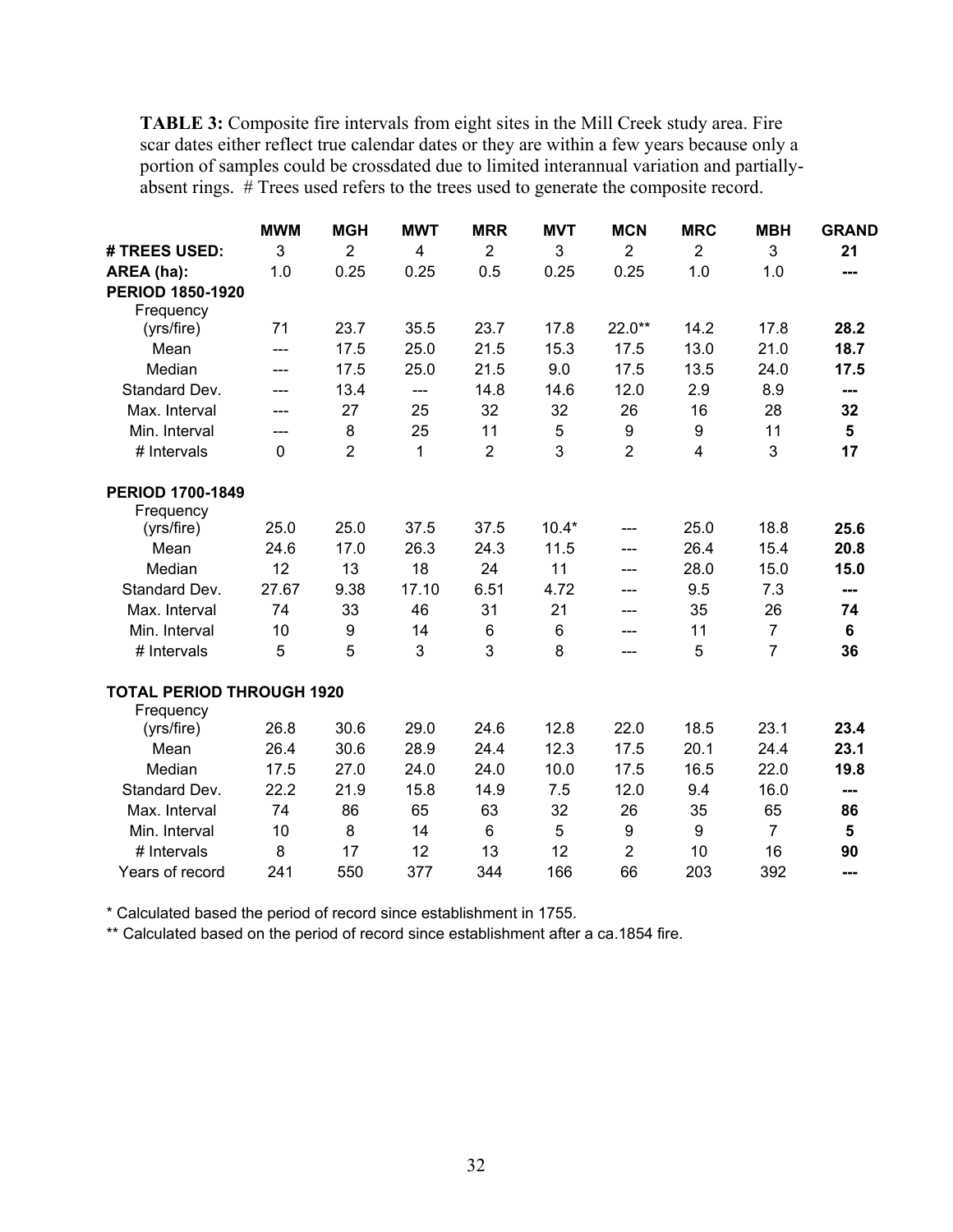**Table 4:** Seasonal position of fire scars within annual growth rings. .

|                              | <b>Percent of</b><br>known | Mean<br><b>FRI</b> | Count |
|------------------------------|----------------------------|--------------------|-------|
| <b>1700-1849 PERIOD</b>      |                            |                    |       |
| Dormant season               | 32.4                       | 24.3               | 12    |
| Latewood season              | 37.8                       | 18.6               | 14    |
| Earlywood season             | 29.7                       | 14.5               | 11    |
| All known seasons            | 100.0                      | 19.2               | 37    |
| <b>ALL FIRES BEFORE 1850</b> |                            |                    |       |
| Dormant season               | 38.6                       | 27.7               | 22    |
| Latewood season              | 29.8                       | 17.9               | 17    |
| Earlywood season             | 31.6                       | 16.8               | 18    |
| All known seasons            | 100.0                      | 21.4               | 57    |
| <b>1850-1920 PERIOD</b>      |                            |                    |       |
| Dormant season               | 42.9                       | 19.8               | 9     |
| Latewood season              | 28.6                       | 24.3               | 6     |
| Earlywood season             | 28.6                       | 24.5               | 6     |
| All known seasons            | 100.0                      | 22.4               | 21    |